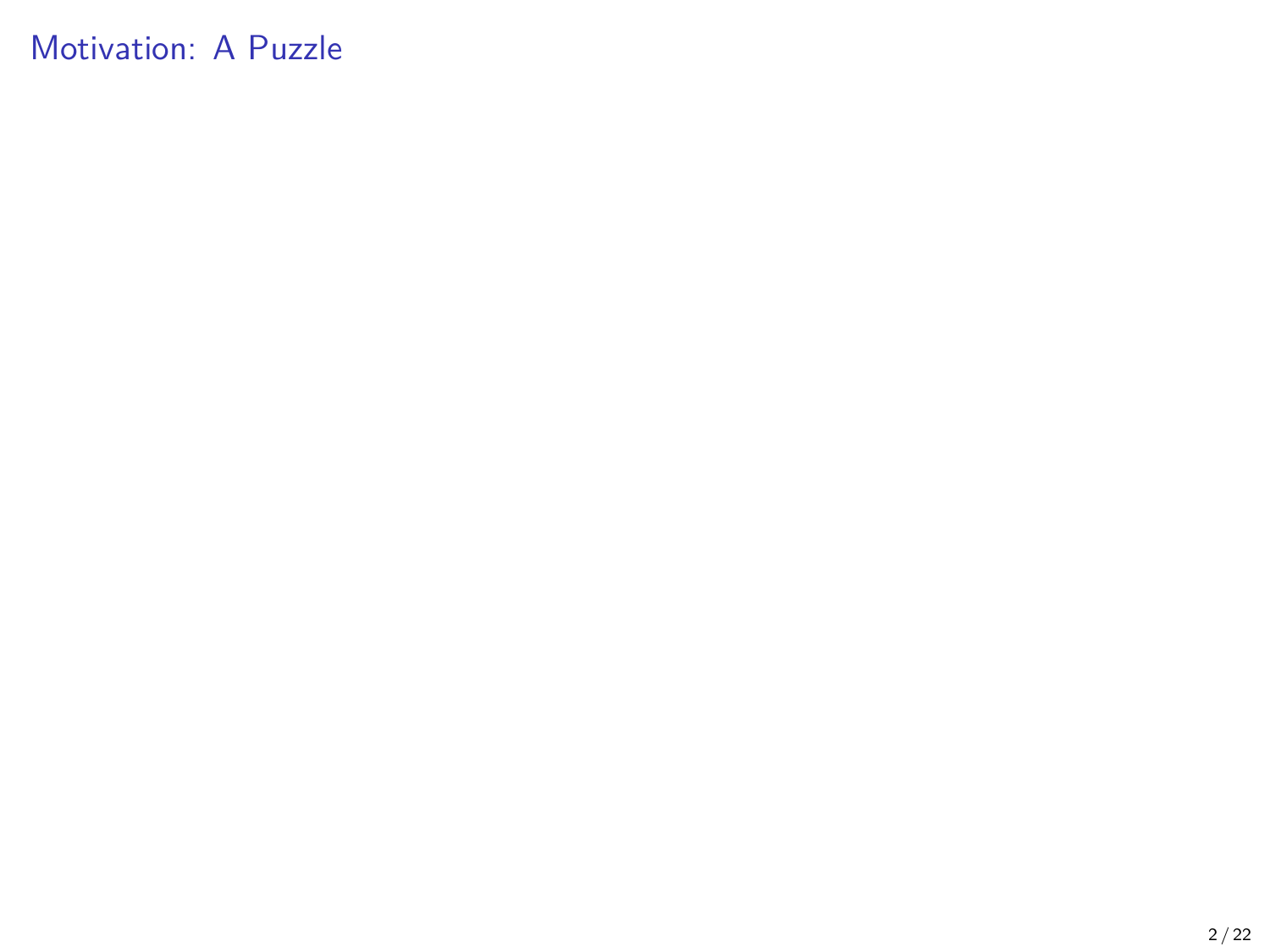$\blacktriangleright$  Practitioners have been complaining about lack of liquidity due to tightening regulations that disincentivize dealer banks from actively market making.

Goldman Sachs: "it isn't that they can't get trades done; it's that they can't get trades done as quickly, in the same size and at the same price as they did historically".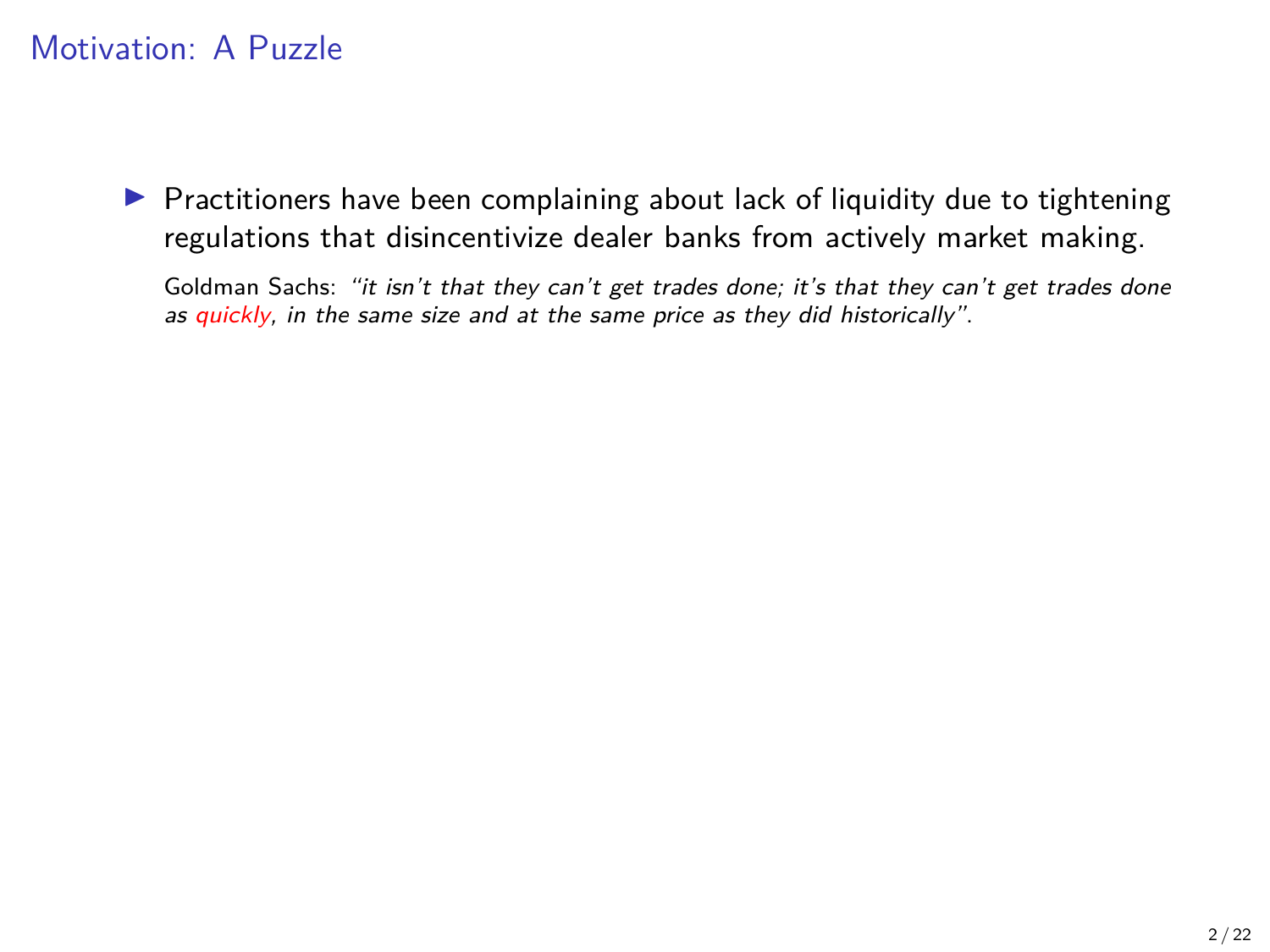$\blacktriangleright$  Practitioners have been complaining about lack of liquidity due to tightening regulations that disincentivize dealer banks from actively market making.

Goldman Sachs: "it isn't that they can't get trades done; it's that they can't get trades done as quickly, in the same size and at the same price as they did historically".

 $\triangleright$  Yet post-crisis bid-ask spreads and transaction costs have been at the same level as the pre-crisis.

SEC: "we do not observe an increase in corporate bond transaction costs [...] during the "Regulatory" and the "Post regulatory" sub period [...] These findings do not suggest that regulations reduced corporate bond market liquidity".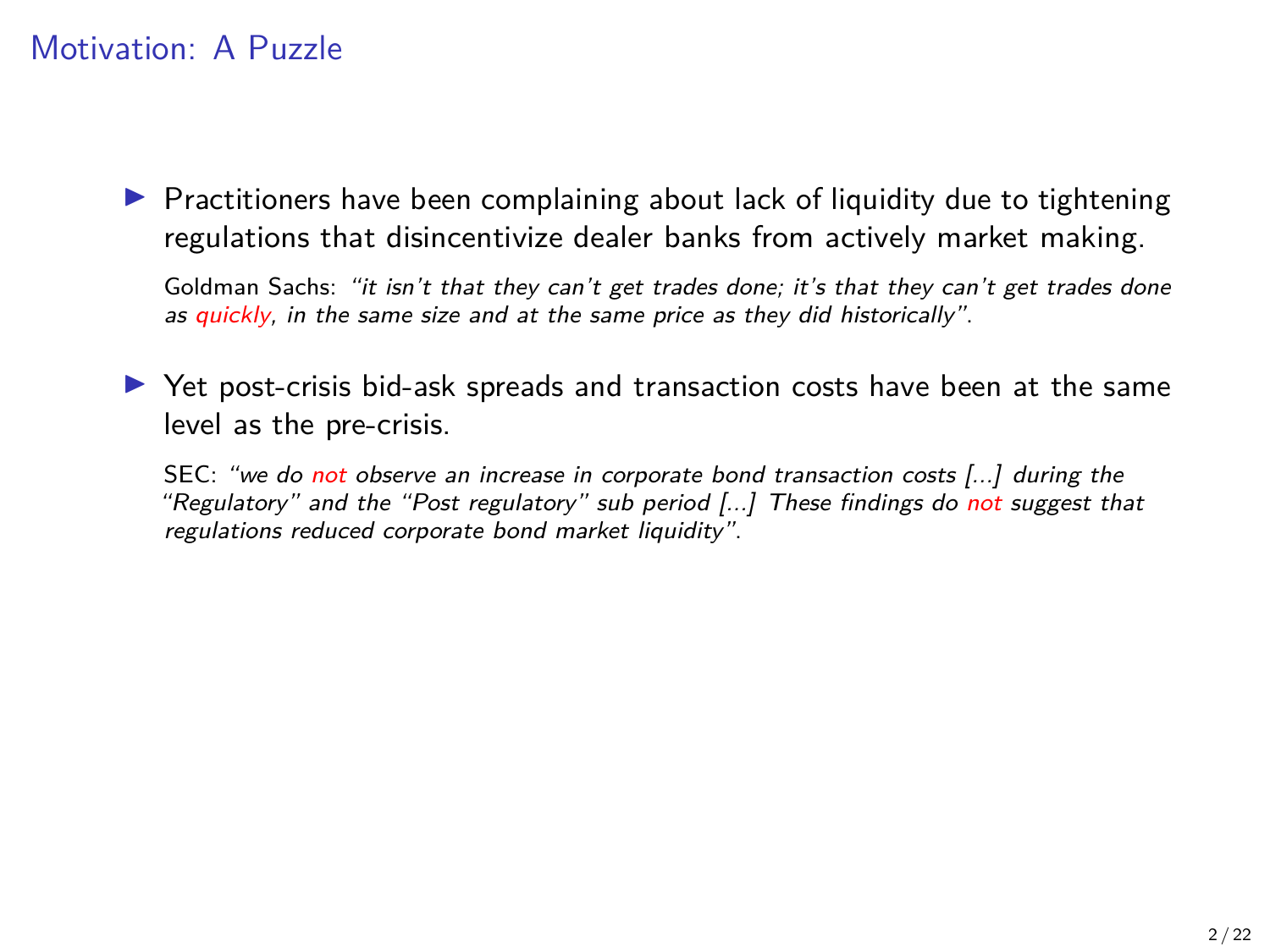$\blacktriangleright$  Practitioners have been complaining about lack of liquidity due to tightening regulations that disincentivize dealer banks from actively market making.

Goldman Sachs: "it isn't that they can't get trades done; it's that they can't get trades done as quickly, in the same size and at the same price as they did historically".

 $\triangleright$  Yet post-crisis bid-ask spreads and transaction costs have been at the same level as the pre-crisis.

SEC: "we do not observe an increase in corporate bond transaction costs [...] during the "Regulatory" and the "Post regulatory" sub period [...] These findings do not suggest that regulations reduced corporate bond market liquidity".

 $\blacktriangleright$  Existing studies look at the transaction costs.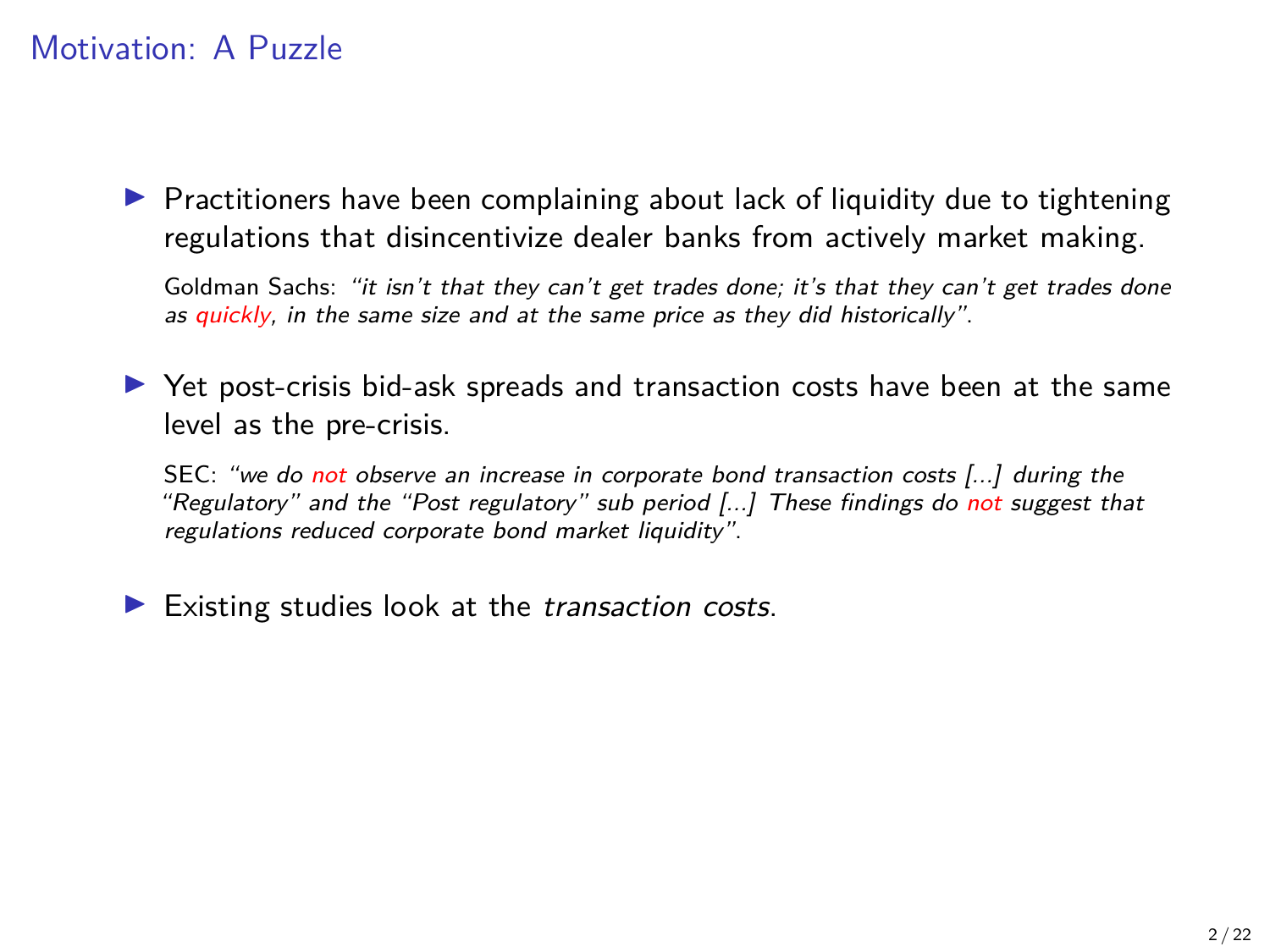$\blacktriangleright$  Practitioners have been complaining about lack of liquidity due to tightening regulations that disincentivize dealer banks from actively market making.

Goldman Sachs: "it isn't that they can't get trades done; it's that they can't get trades done as quickly, in the same size and at the same price as they did historically".

 $\triangleright$  Yet post-crisis bid-ask spreads and transaction costs have been at the same level as the pre-crisis.

SEC: "we do not observe an increase in corporate bond transaction costs [...] during the "Regulatory" and the "Post regulatory" sub period [...] These findings do not suggest that regulations reduced corporate bond market liquidity".

 $\blacktriangleright$  Existing studies look at the transaction costs.

**IF This Paper: if liquidity has deteriorated after the crisis, investors should require a higher premium for holding illiquid bonds.**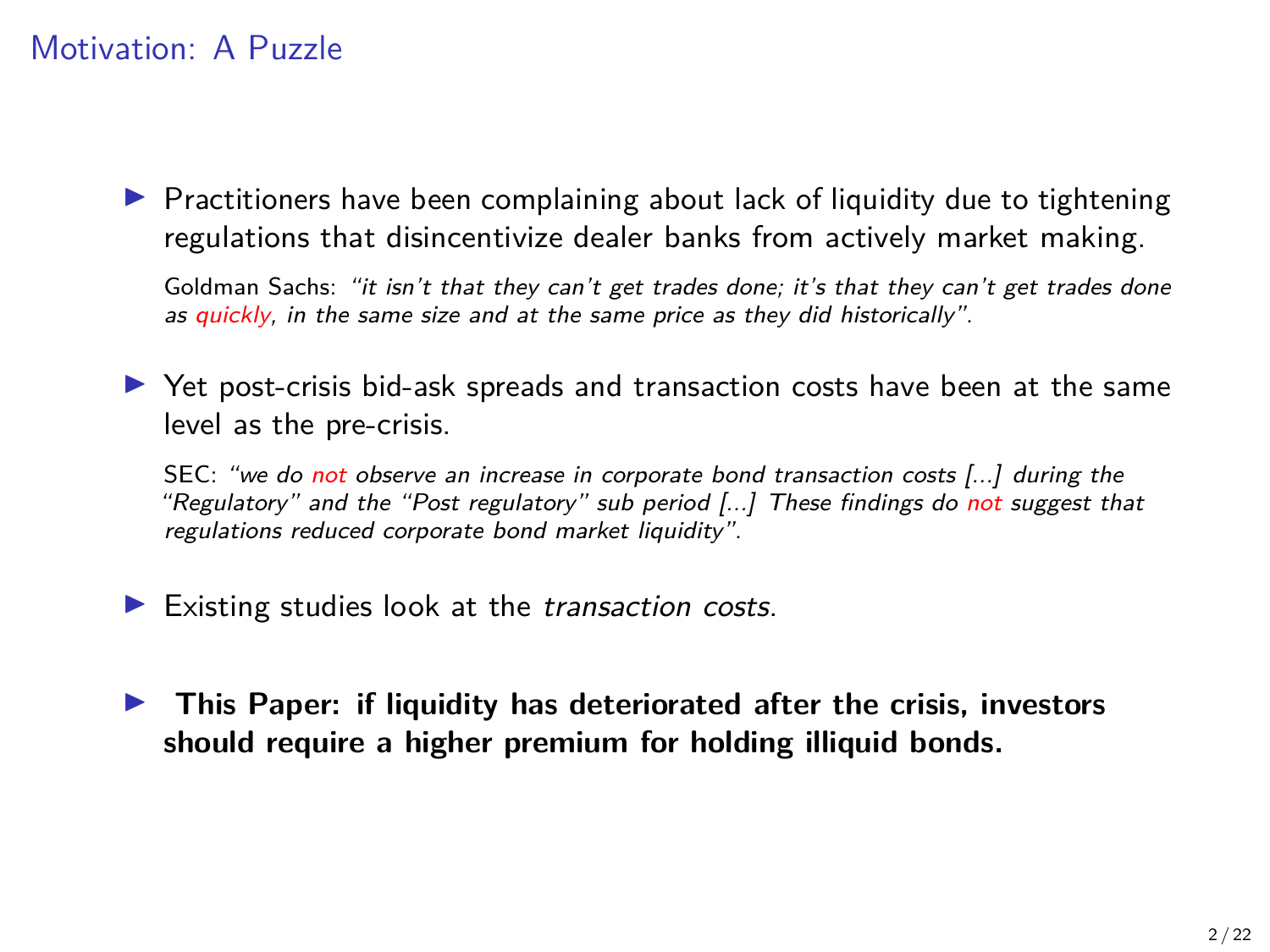# <span id="page-6-0"></span>I. Empirical Method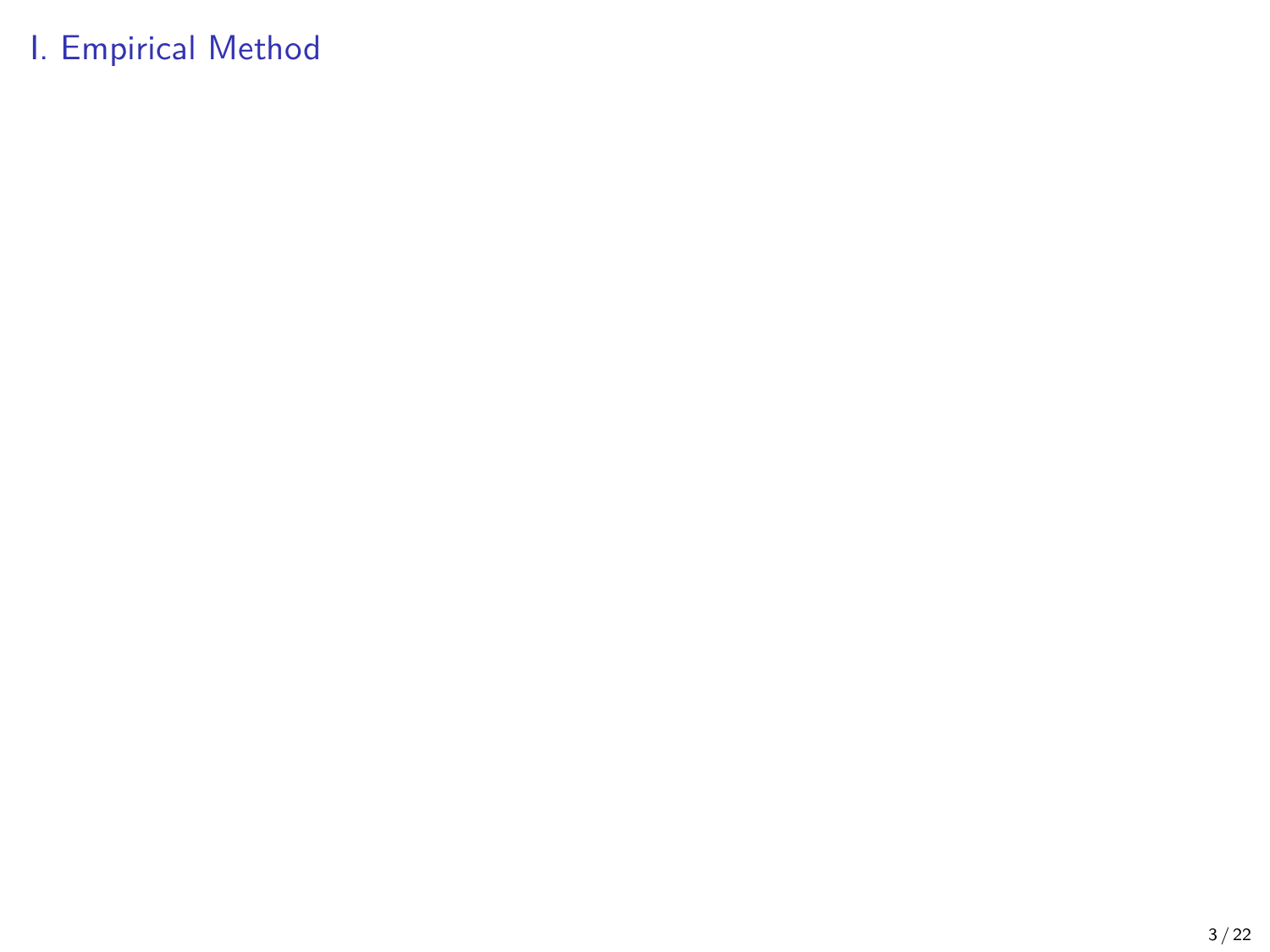## I. Empirical Method

Monthly cross-sectional regression (Dick-Nielsen, Lando, Feldhütter 2012): [Theory](#page-19-0)

$$
\text{Yield-Spread}_{it} = \overbrace{\lambda_t \times \text{Bid-Ask-Spread}_{it}}^{\text{Liquidity Premium}} + \gamma_t' \text{Bond-and-CreditControls}_{it} + \epsilon_{it}
$$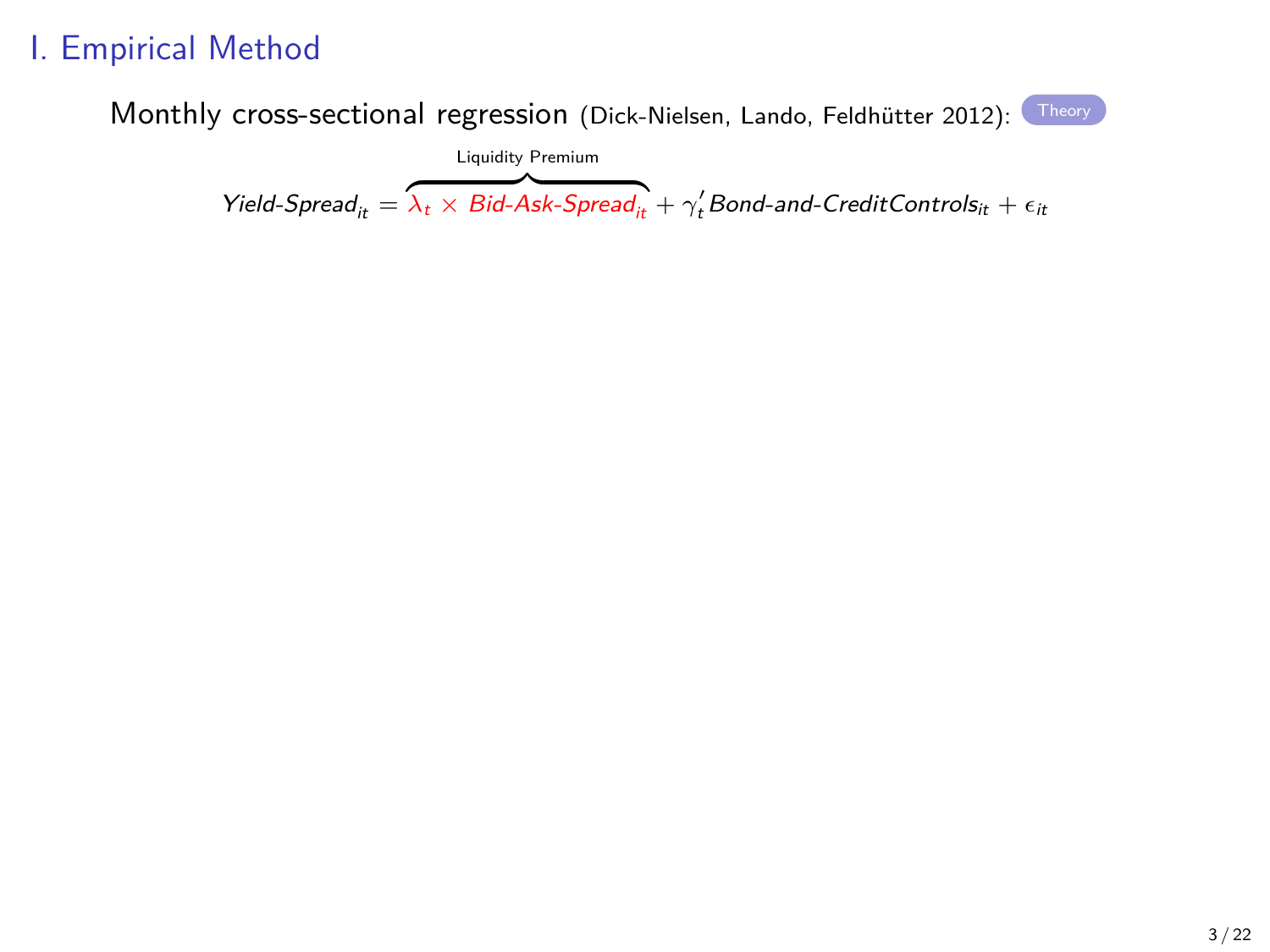#### I. Empirical Method

Monthly cross-sectional regression (Dick-Nielsen, Lando, Feldhütter 2012): [Theory](#page-19-0)

$$
\text{Yield-Spread}_{it} = \overbrace{\lambda_t \times \text{Bid-Ask-Spread}_{it} + \gamma_t' \text{Bond-and-CreditControls}_{it} + \epsilon_{it}}
$$



The left panel is the aggregate bid-ask spread. The right panel is  $\lambda_t$ .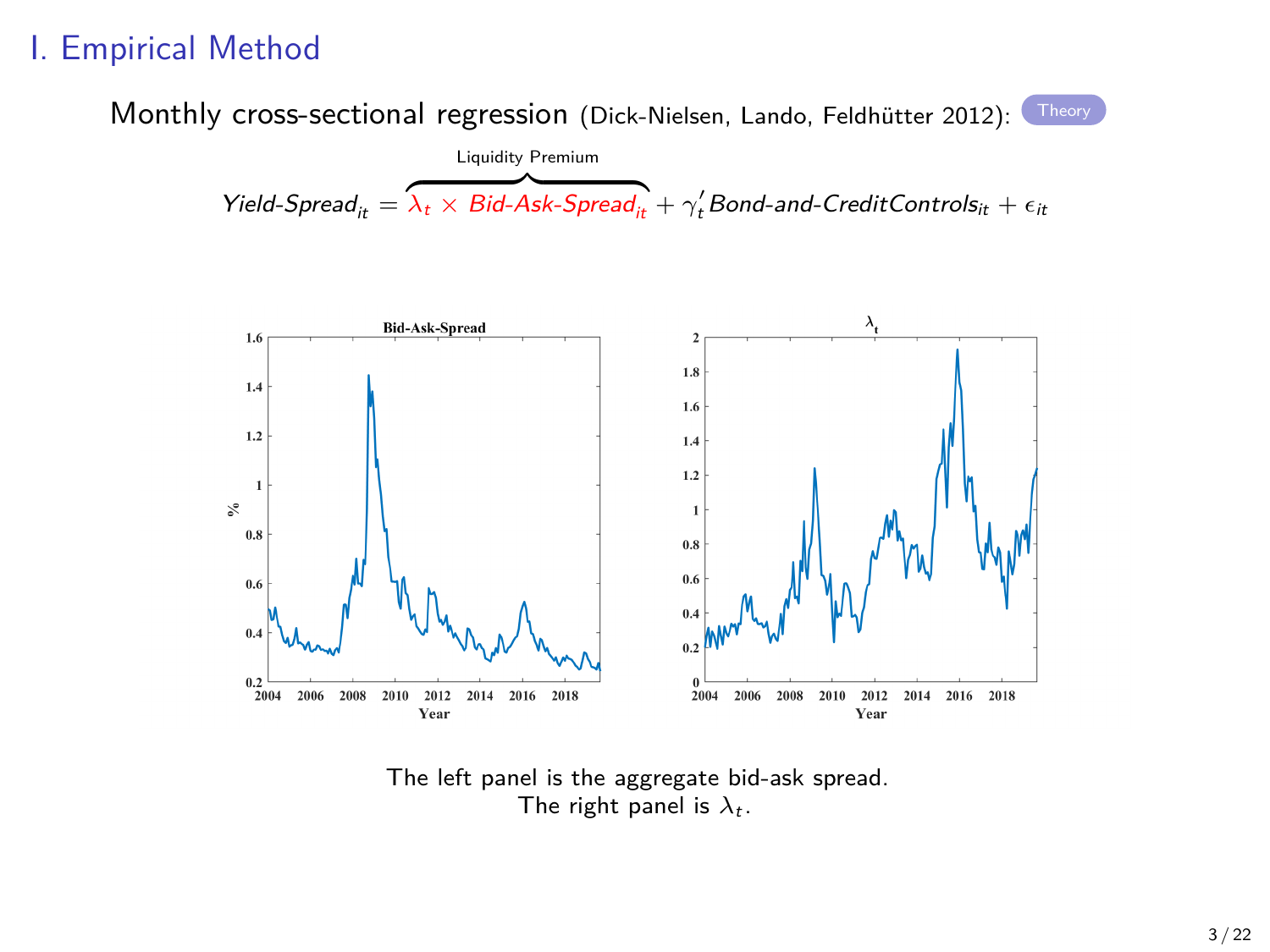#### I. Liquidity Premium has increased

 $\triangleright$  Liquidity premium ( $\lambda \times$  Bid-Ask-Spread) has also increased:



- $\triangleright$  Over 20% of the credit spread is now due to illiquidity compared to 10% before the crisis.
- $\blacktriangleright$  From liquidity premium's perspective it is consistent with practitioner's observation that liquidity has gone worse!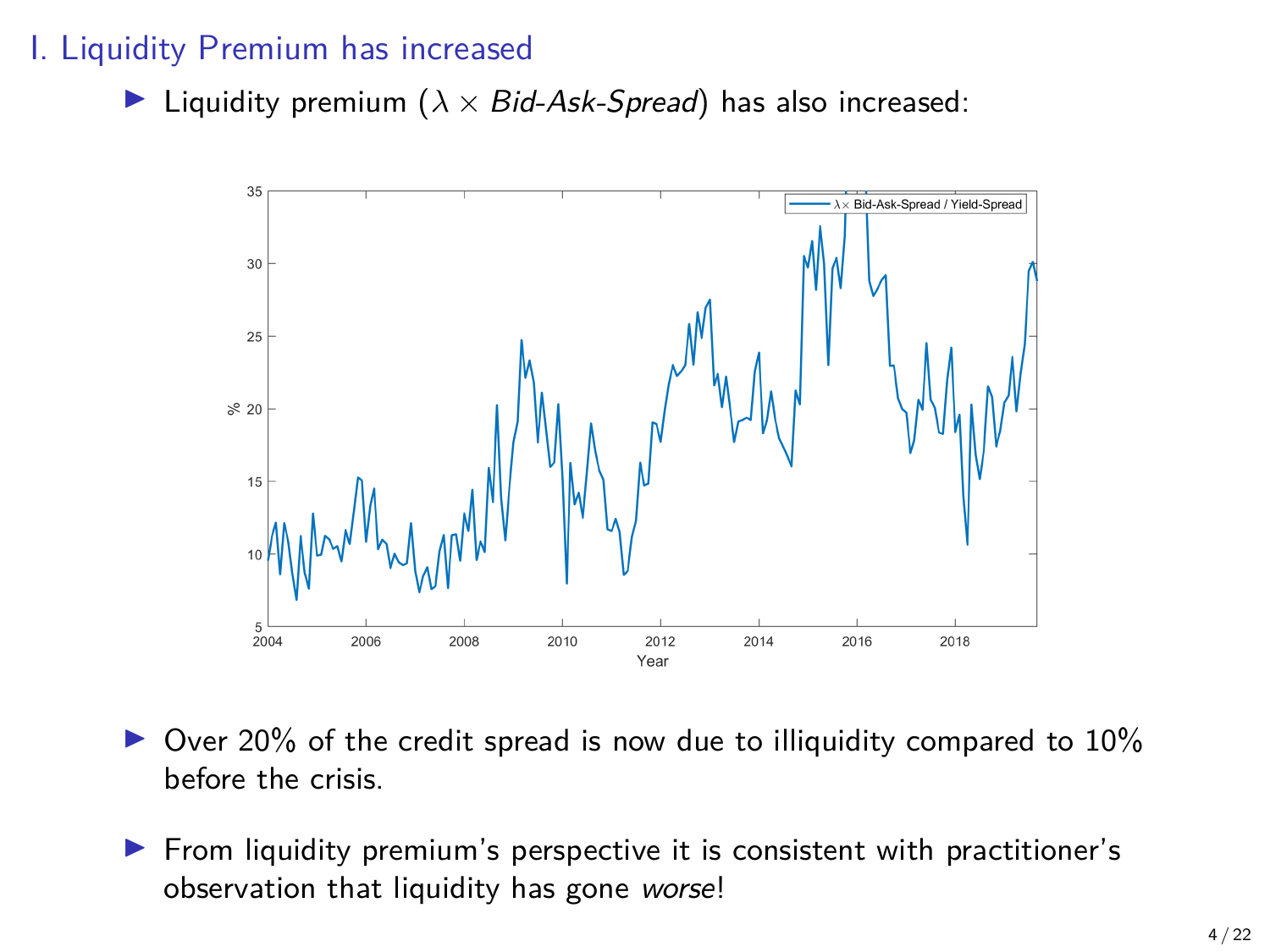# I. Liquidity Premium has increased: variations across different episodes

| Rating                     | A and above | BBB         | Speculative |
|----------------------------|-------------|-------------|-------------|
| $Crisis - Pre-Crisis$      | 14.673***   | 1.813       | $-0.473$    |
|                            | (3.48)      | (0.72)      | $(-0.35)$   |
| $Post-Crisis - Crisis$     | 0.309       | 3.425       | $-1.347$    |
|                            | (0.07)      | (1.42)      | $(-0.79)$   |
| Basel $II.5 - Post-Crisis$ | $-5.344$    | $2.604**$   | 14.763***   |
|                            | $(-1.64)$   | (2.08)      | (6.06)      |
| Basel $III -$ Basel $II.5$ | $-8.210**$  | $-2.848***$ | 3.719       |
|                            | $(-2.20)$   | $(-2.63)$   | (1.37)      |
| Post-Volcker - Basel III   | $-1.401$    | $-0.947$    | 4.970*      |
|                            | $(-0.64)$   | $(-0.77)$   | (1.90)      |
| Post-Volcker - Pre-Crisis  | 0.028       | $4.047***$  | $21.633***$ |
|                            | (0.02)      | (2.70)      | (11.13)     |

**IF** average  $\lambda_t \times$  Bid-Ask-Spread<sub>it</sub>/Yield-Spread<sub>it</sub>.

average  $\lambda_t \times$  Bid-Ask-Spread<sub>it</sub>.

| Rating                    | A and above | <b>BBB</b> | Speculative |
|---------------------------|-------------|------------|-------------|
| Post-Volcker - Pre-Crisis | 0.014       | $0.116***$ | $0.987***$  |
|                           | (0.92)      | (2.88)     | (7.01)      |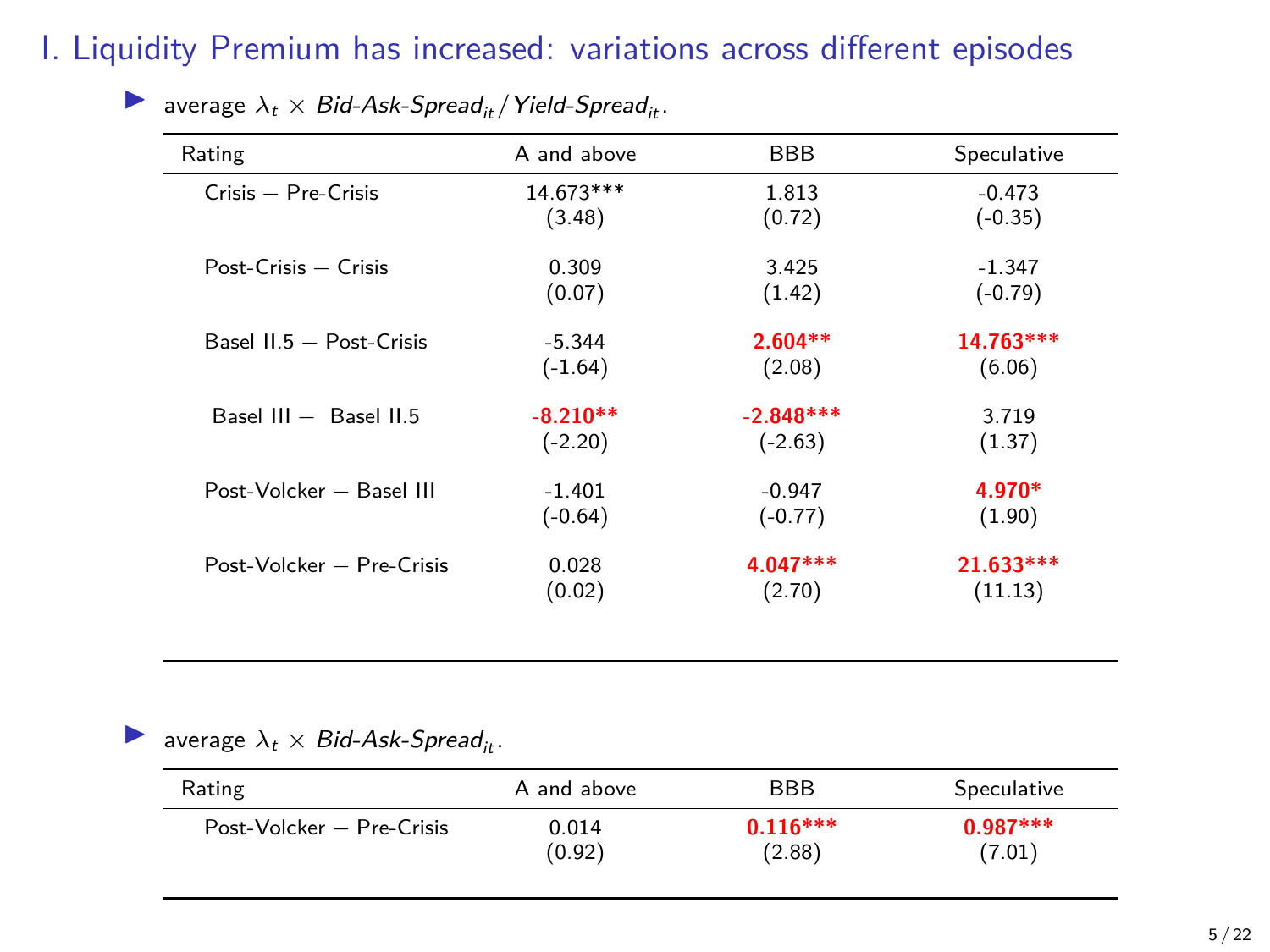▶ Duffie, Garleanu and Pedersen (2005), Lagos and Rocheteau (2009).





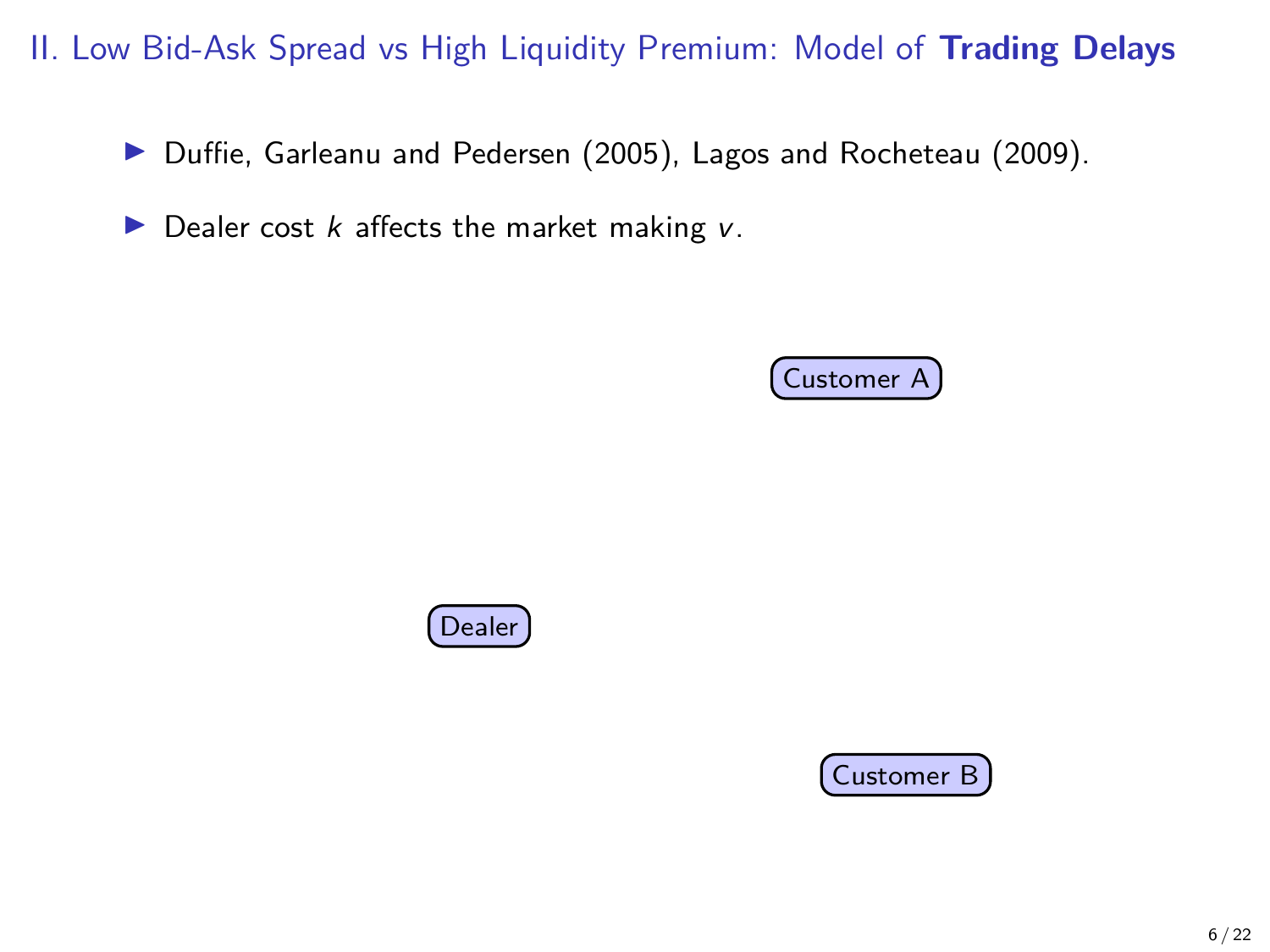▶ Duffie, Garleanu and Pedersen (2005), Lagos and Rocheteau (2009).

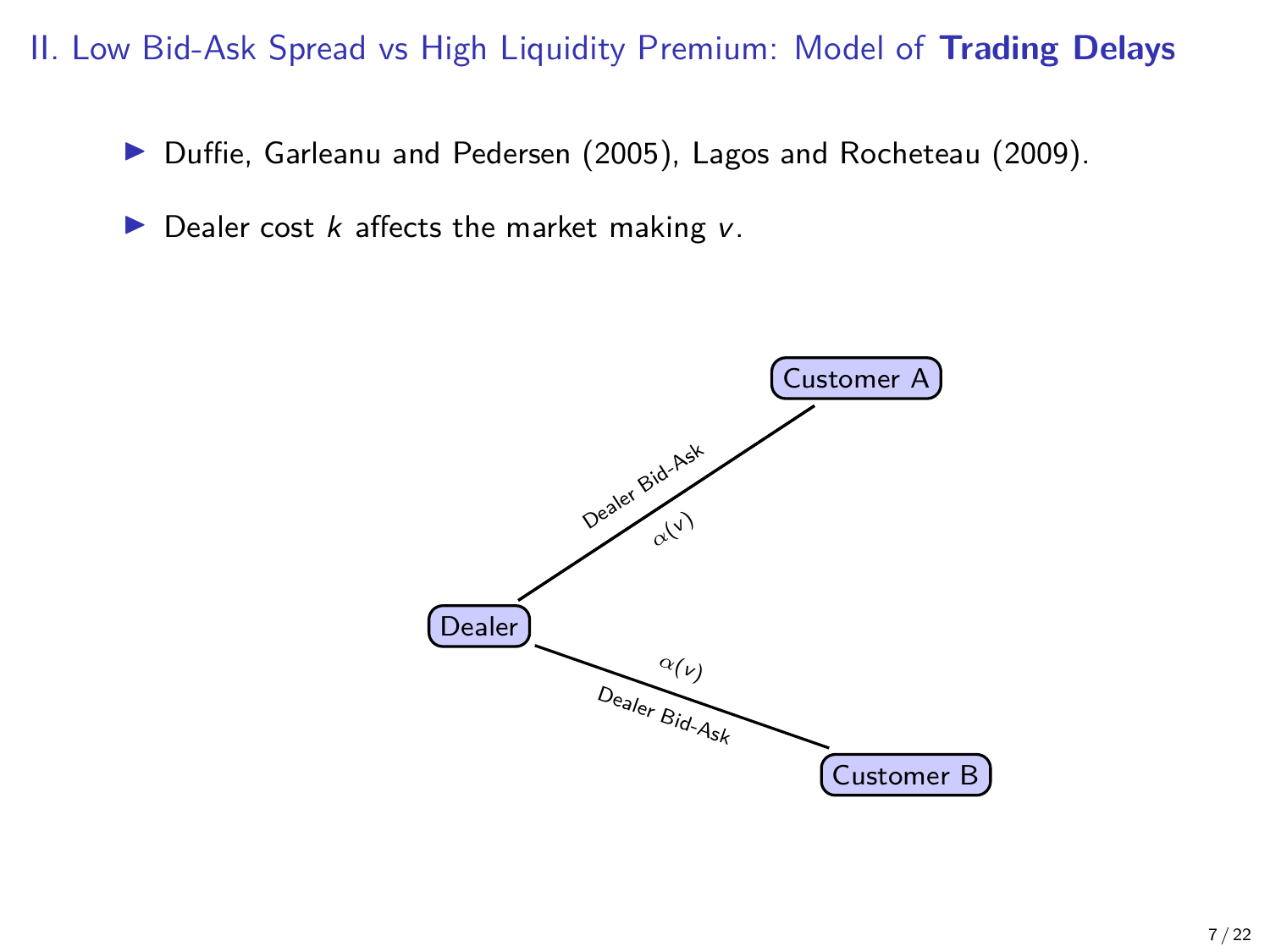▶ Duffie, Garleanu and Pedersen (2005), Lagos and Rocheteau (2009).

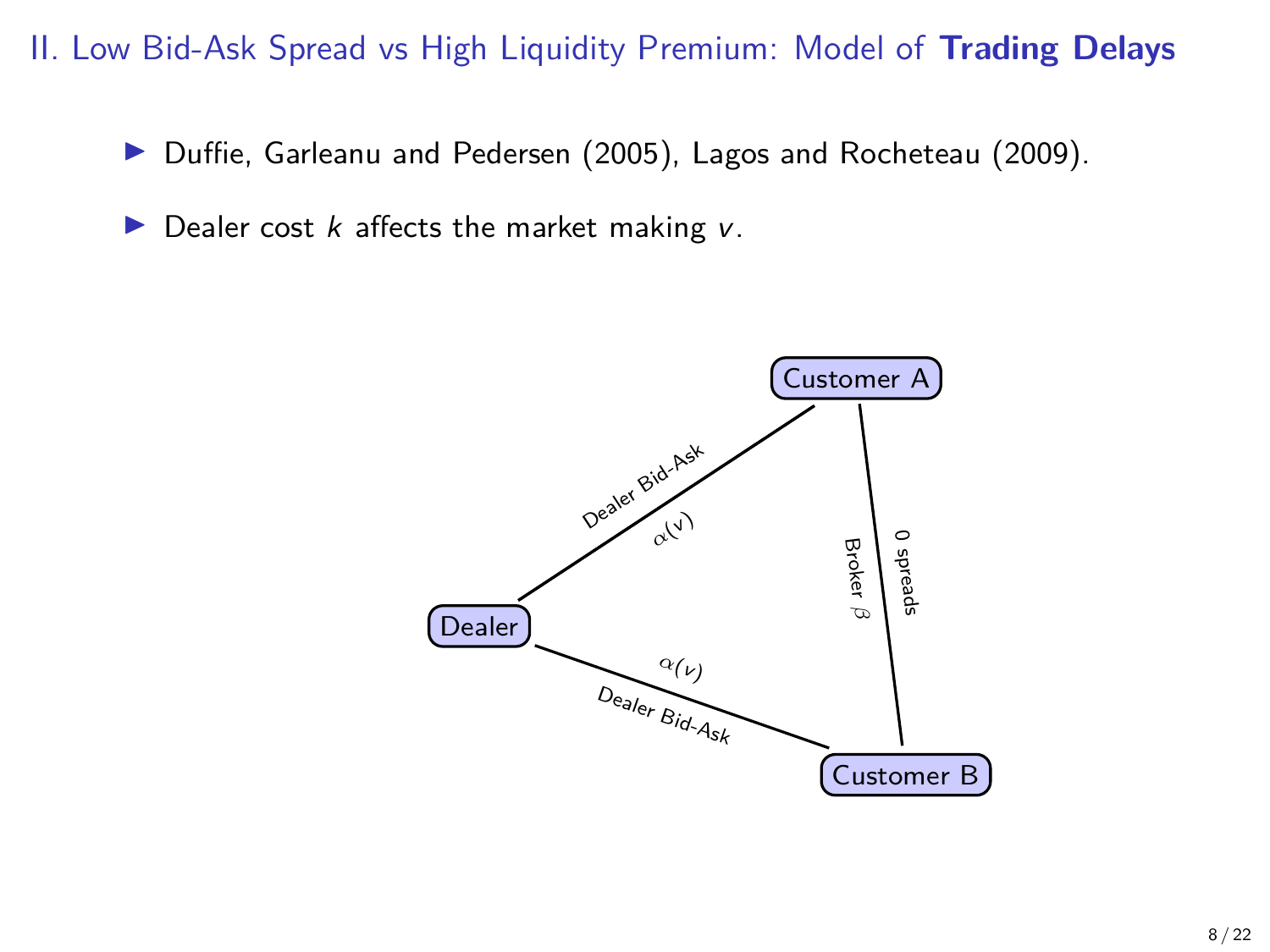▶ Duffie, Garleanu and Pedersen (2005), Lagos and Rocheteau (2009).

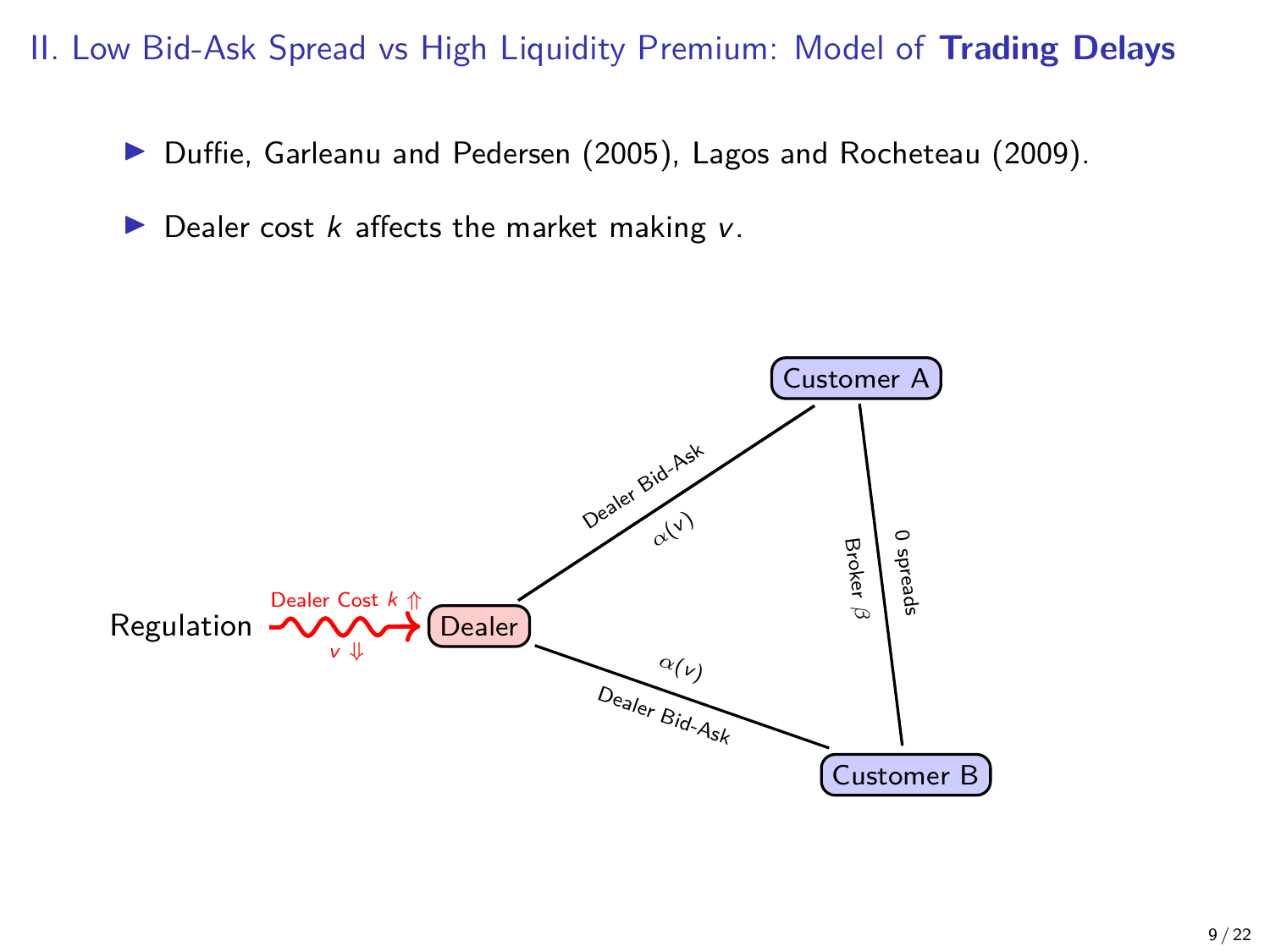▶ Duffie, Garleanu and Pedersen (2005), Lagos and Rocheteau (2009).

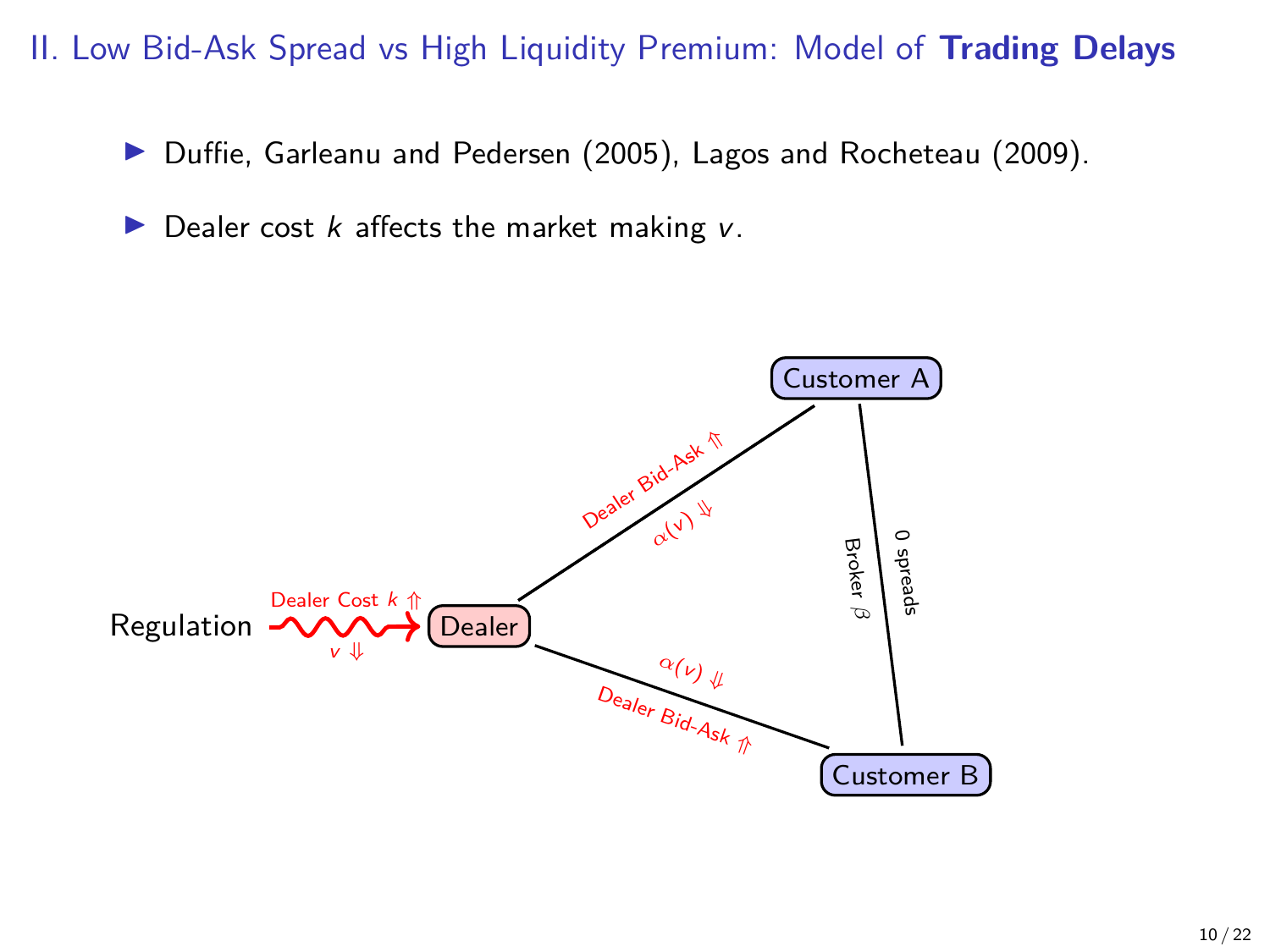▶ Duffie, Garleanu and Pedersen (2005), Lagos and Rocheteau (2009).

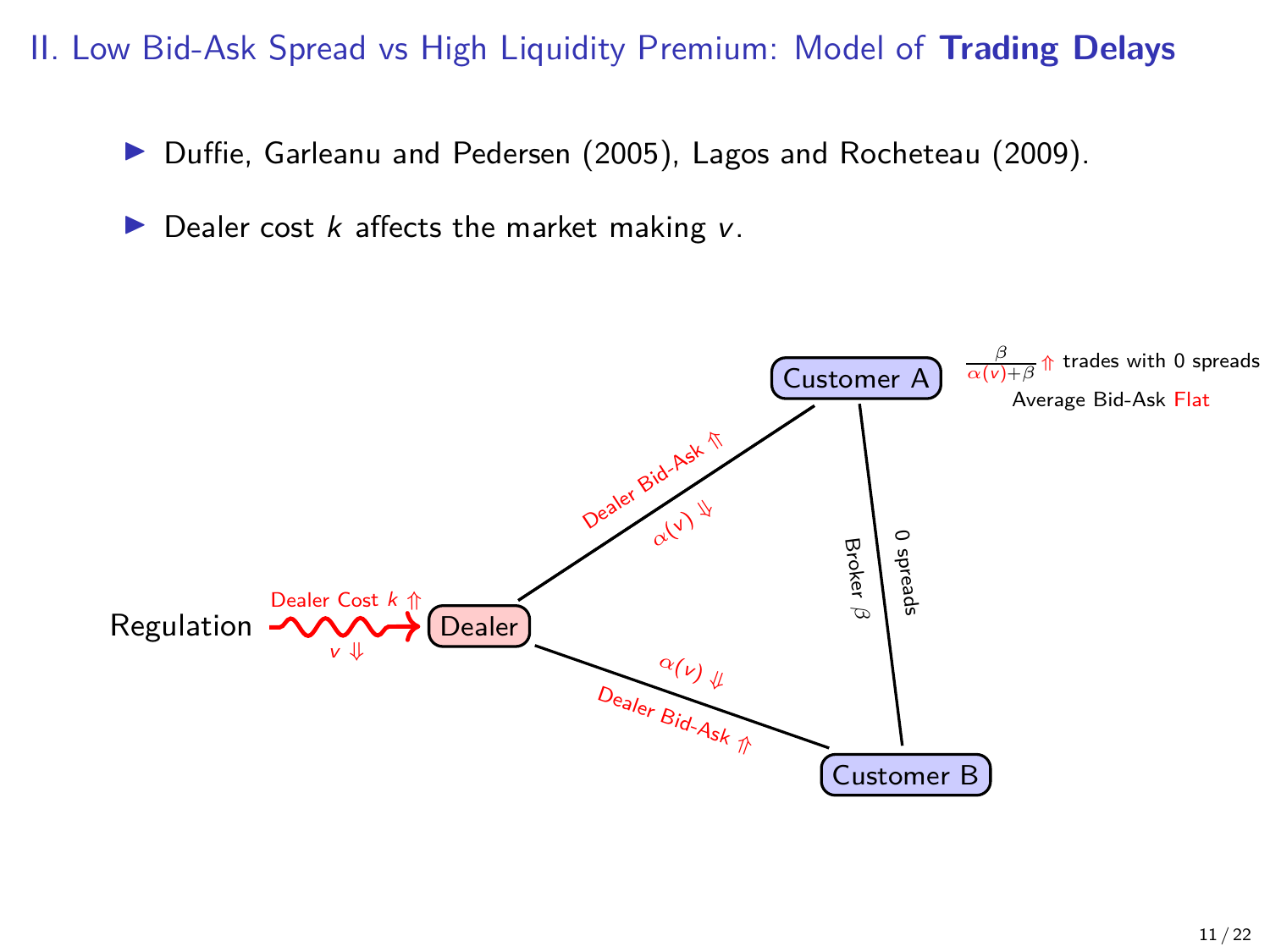▶ Duffie, Garleanu and Pedersen (2005), Lagos and Rocheteau (2009).

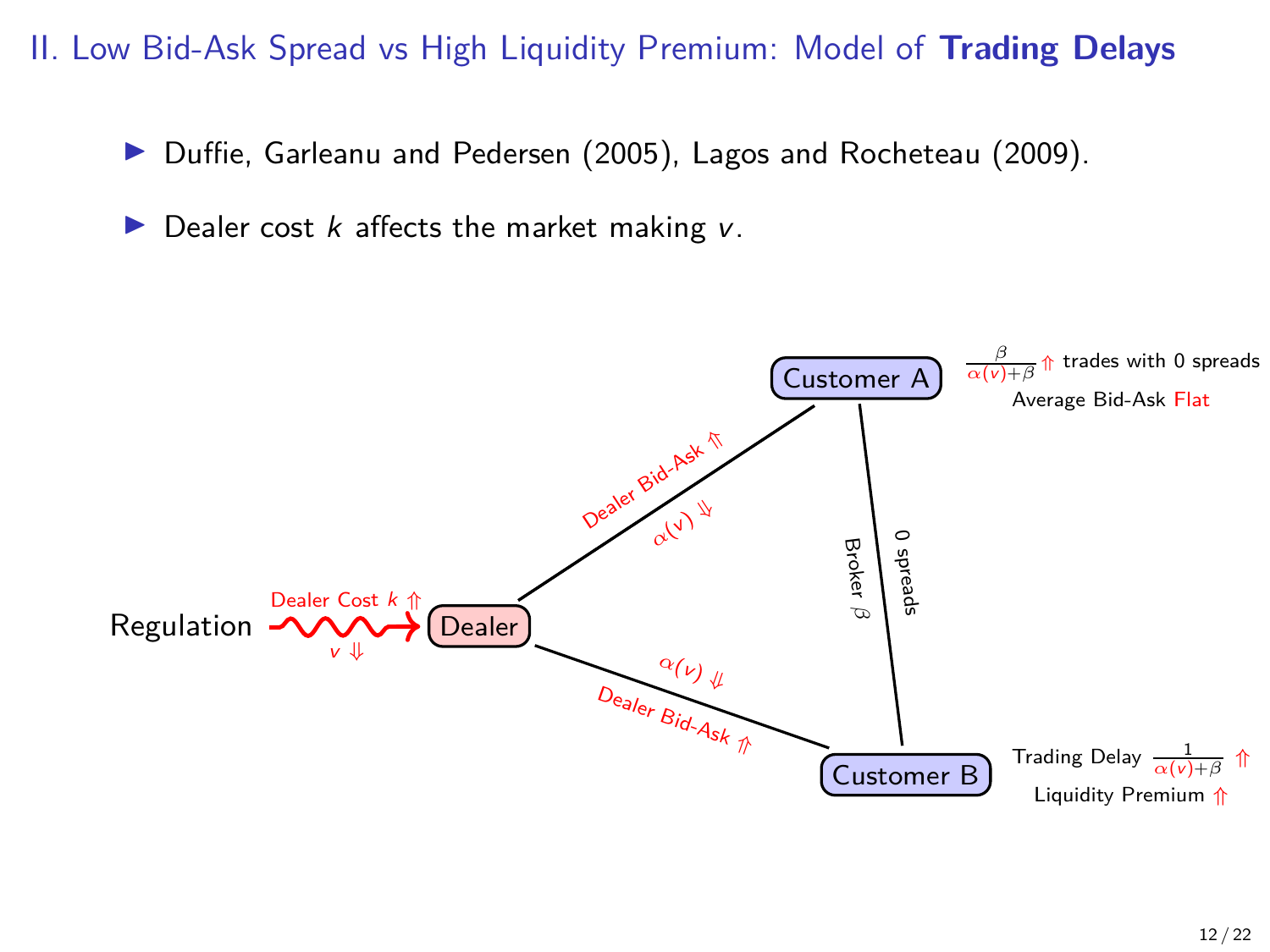#### II. Model generated statistics (Time Series)



Notes: Calibration is based on Feldhütter (2012) and the average BBB-rated bond.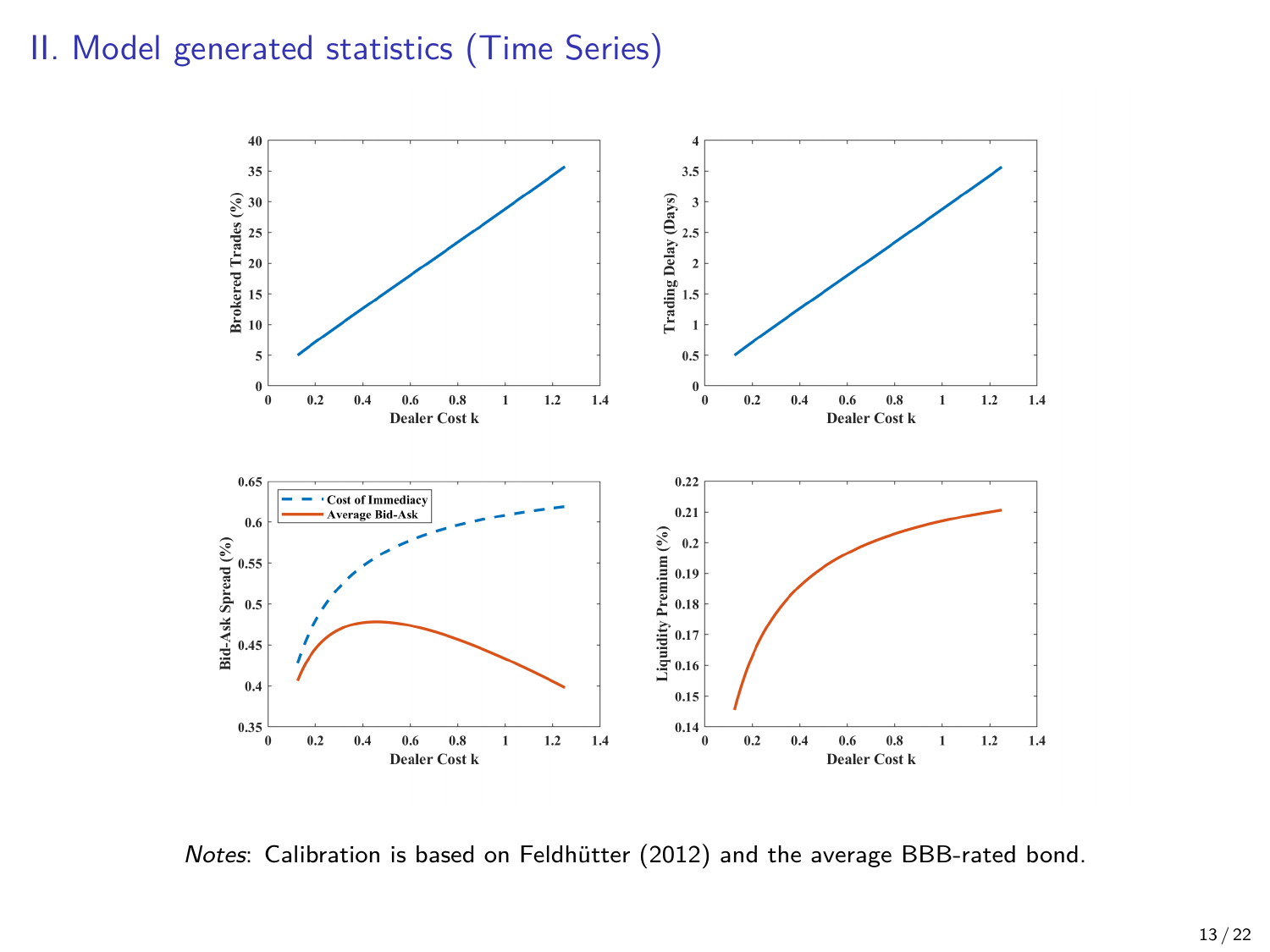<span id="page-19-0"></span>To theoretically justify the cross-sectional regression: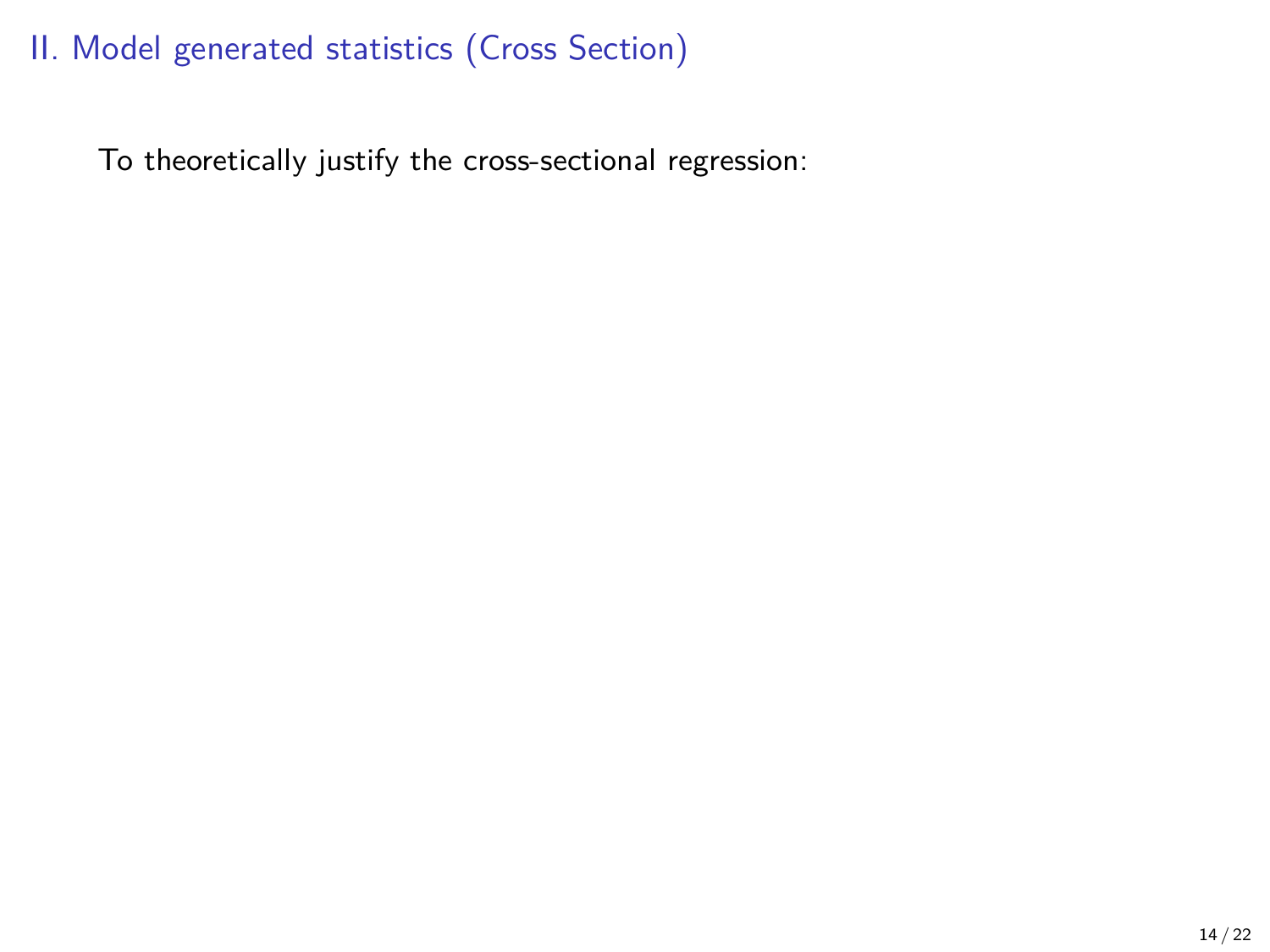To theoretically justify the cross-sectional regression:

Introduce Bond Heterogeneity: default  $\lambda_D^m$ , maturity  $\lambda_T^m$  of bond m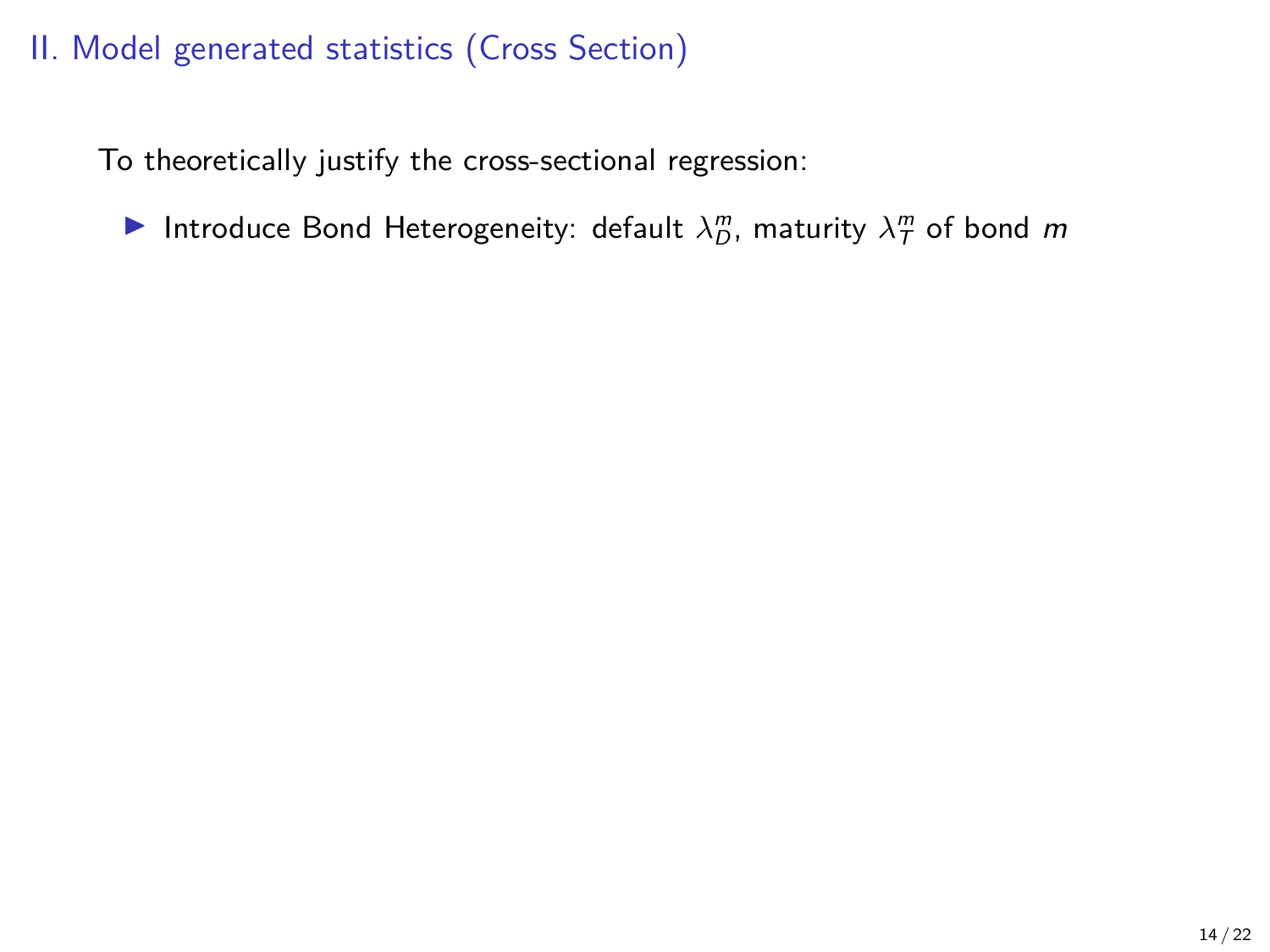To theoretically justify the cross-sectional regression:

- Introduce Bond Heterogeneity: default  $\lambda_D^m$ , maturity  $\lambda_T^m$  of bond m
- ightharpoonup Can write liquidity premium of bond  $m(LP<sup>m</sup>)$  as linear function of its bid-ask spread  $(\frac{\tilde{B}A^m}{\rho^m})$ :

$$
LP^m = \lambda \times \frac{BA^m}{p^m}
$$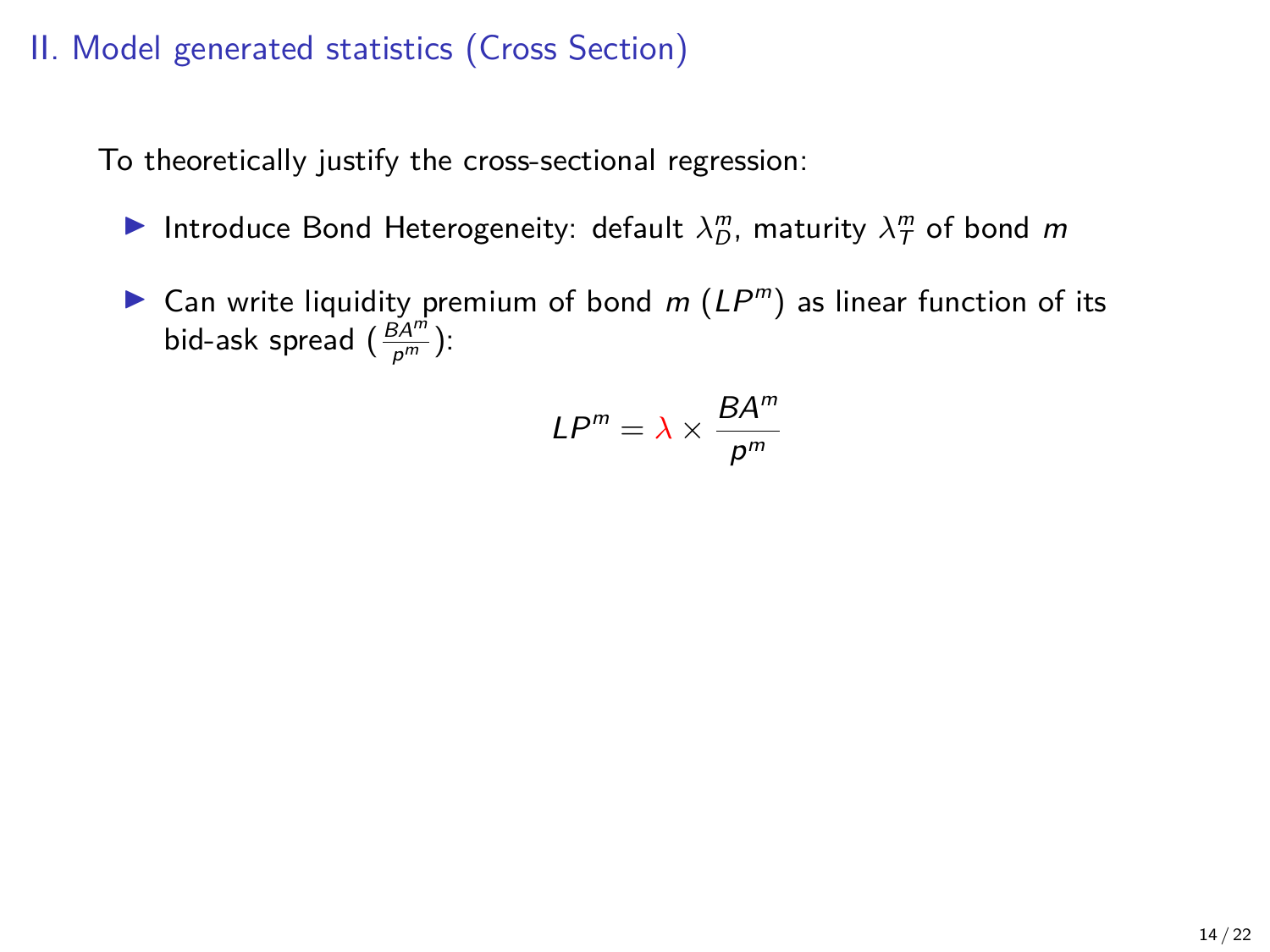To theoretically justify the cross-sectional regression:

- Introduce Bond Heterogeneity: default  $\lambda_D^m$ , maturity  $\lambda_T^m$  of bond m
- ightharpoonup Can write liquidity premium of bond  $m(LP<sup>m</sup>)$  as linear function of its bid-ask spread  $(\frac{\tilde{B}A^m}{\rho^m})$ :

$$
LP^m = \lambda \times \frac{BA^m}{p^m}
$$

or in terms of the total credit spread: [Regression Model](#page-6-0)

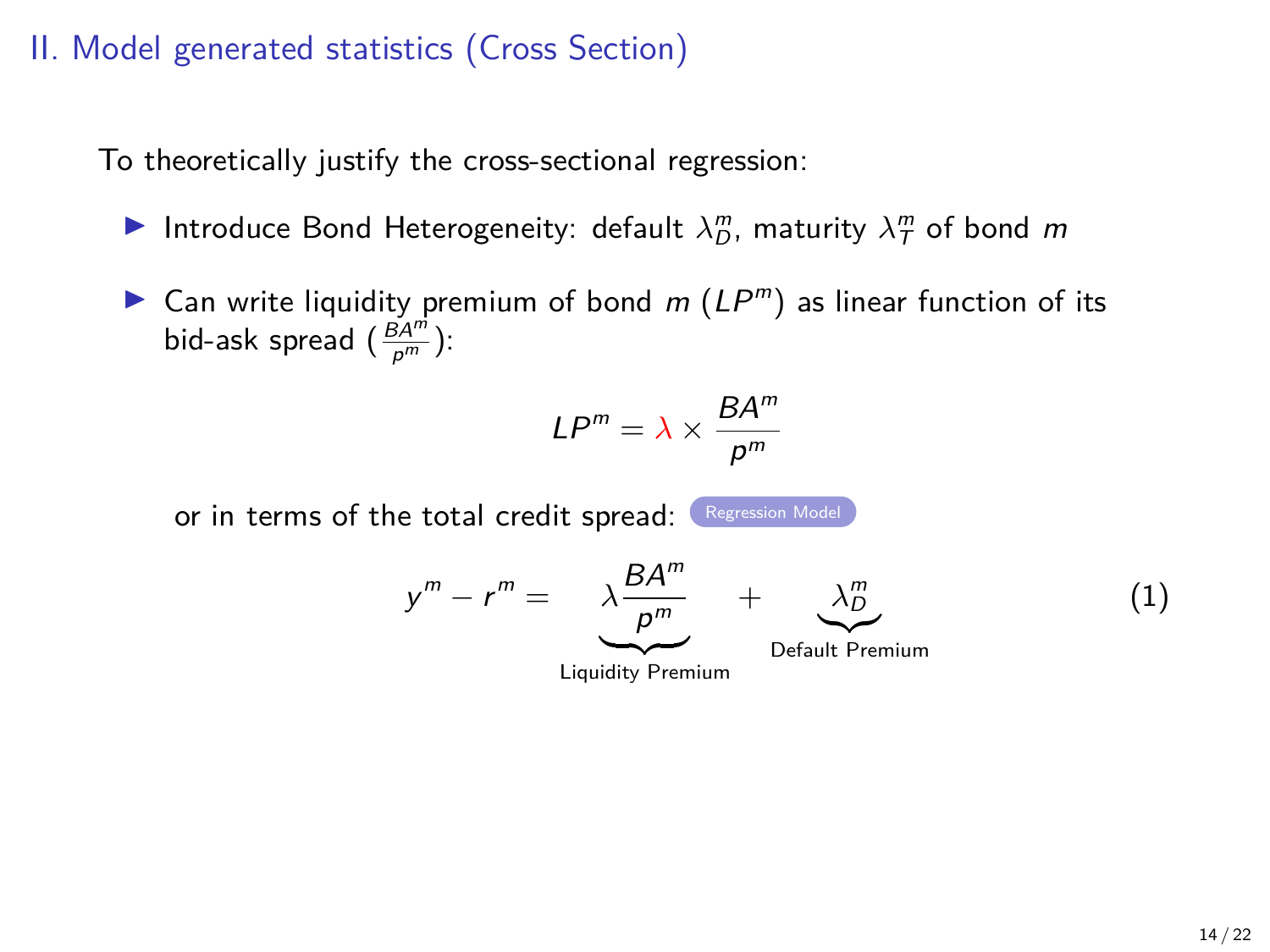To theoretically justify the cross-sectional regression:

- Introduce Bond Heterogeneity: default  $\lambda_D^m$ , maturity  $\lambda_T^m$  of bond m
- ightharpoonup Can write liquidity premium of bond  $m(LP<sup>m</sup>)$  as linear function of its bid-ask spread  $(\frac{\tilde{B}A^m}{\rho^m})$ :

$$
LP^m = \lambda \times \frac{BA^m}{p^m}
$$

or in terms of the total credit spread: [Regression Model](#page-6-0)



**►** Can show model-generated *λ* increases over time as  $k \Uparrow$ :  $\frac{\partial \lambda}{\partial k} = \frac{\partial \lambda}{\partial v} \frac{\partial v}{\partial k} > 0$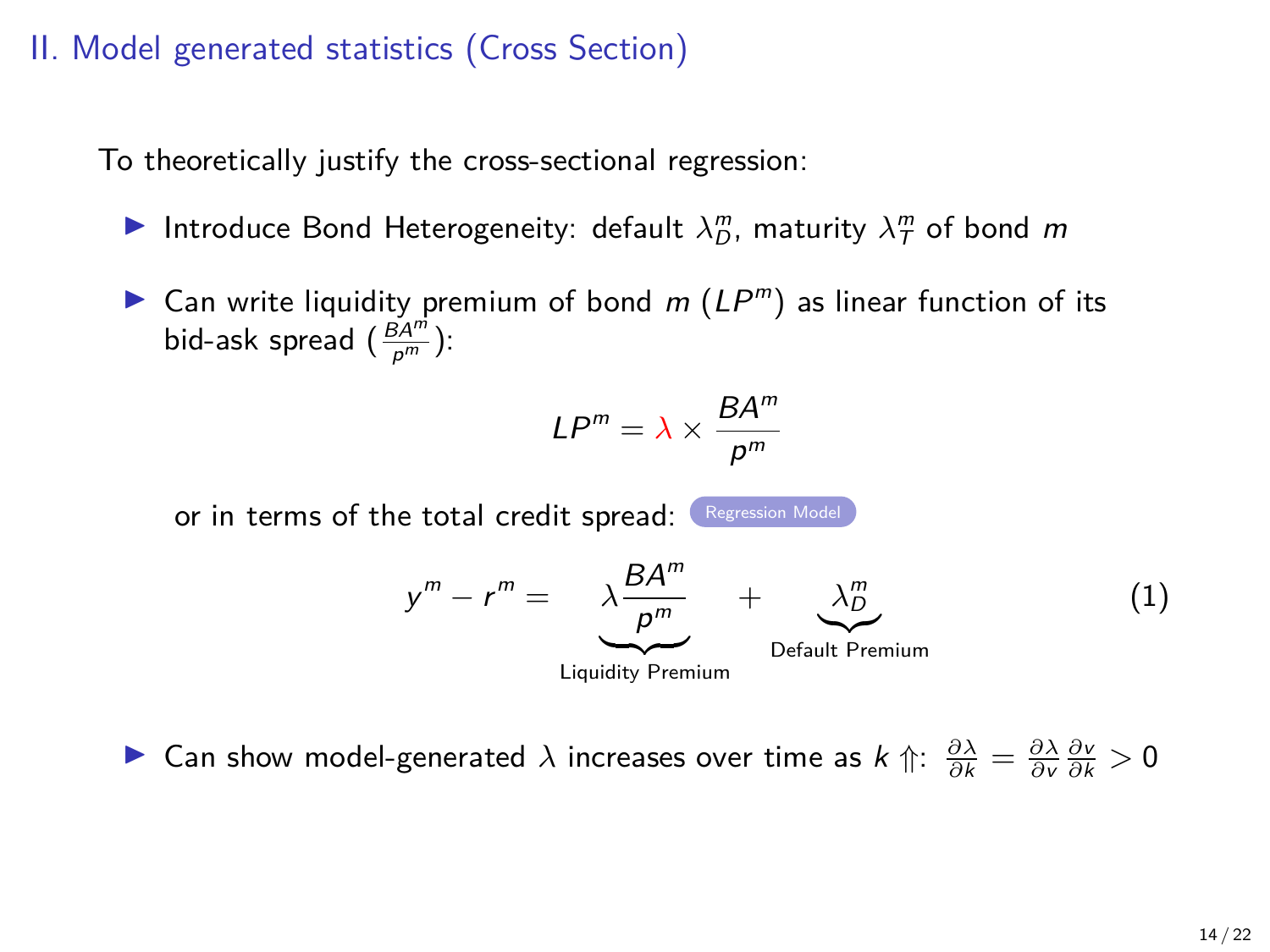### II. Model Takeaways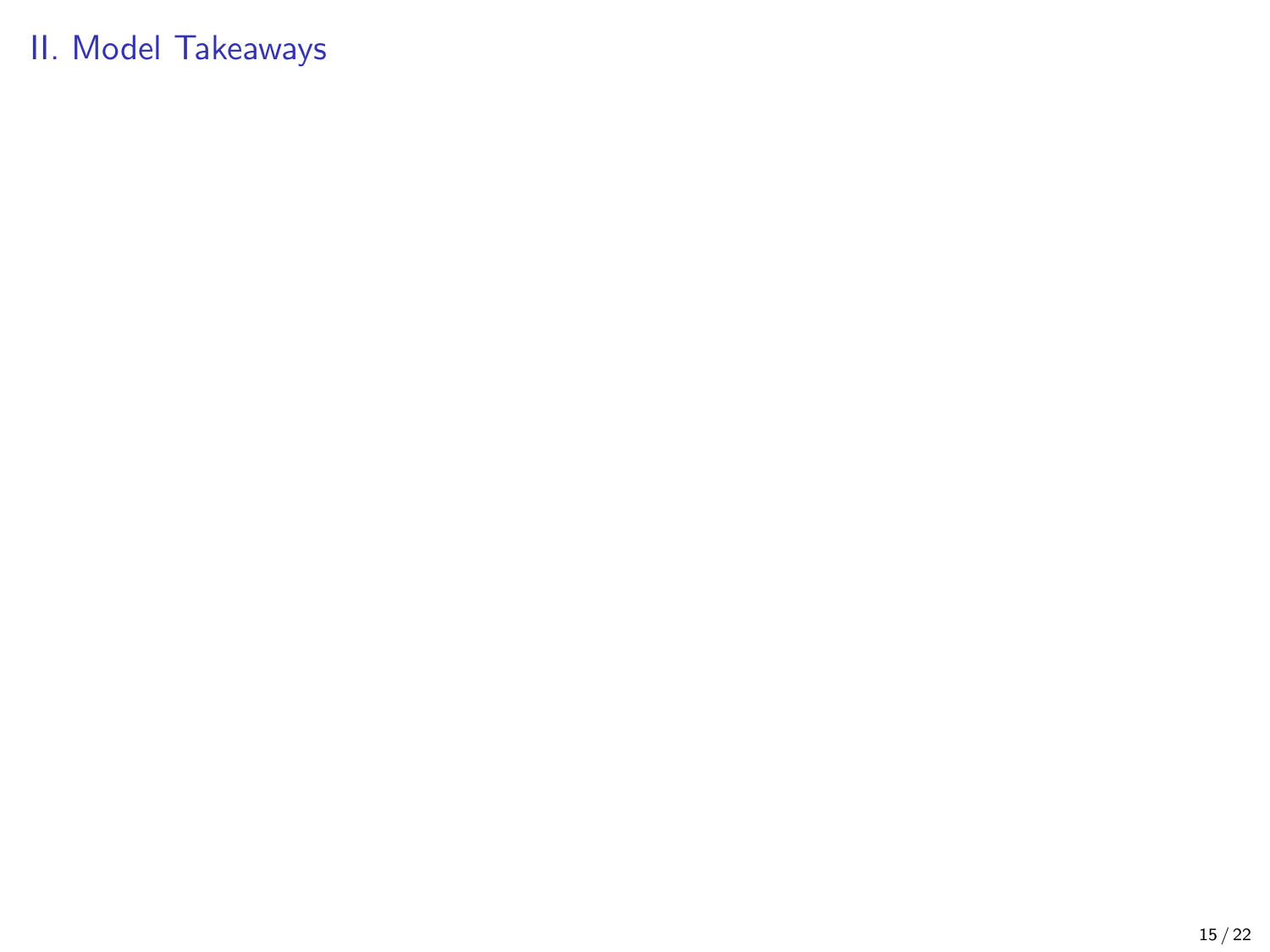$\blacktriangleright$  Illiquidity has 2 dimensions:

$$
LP^m = \frac{BA^m}{p^m} \times \lambda : \text{Transaction-Cost} \times \text{Delay}
$$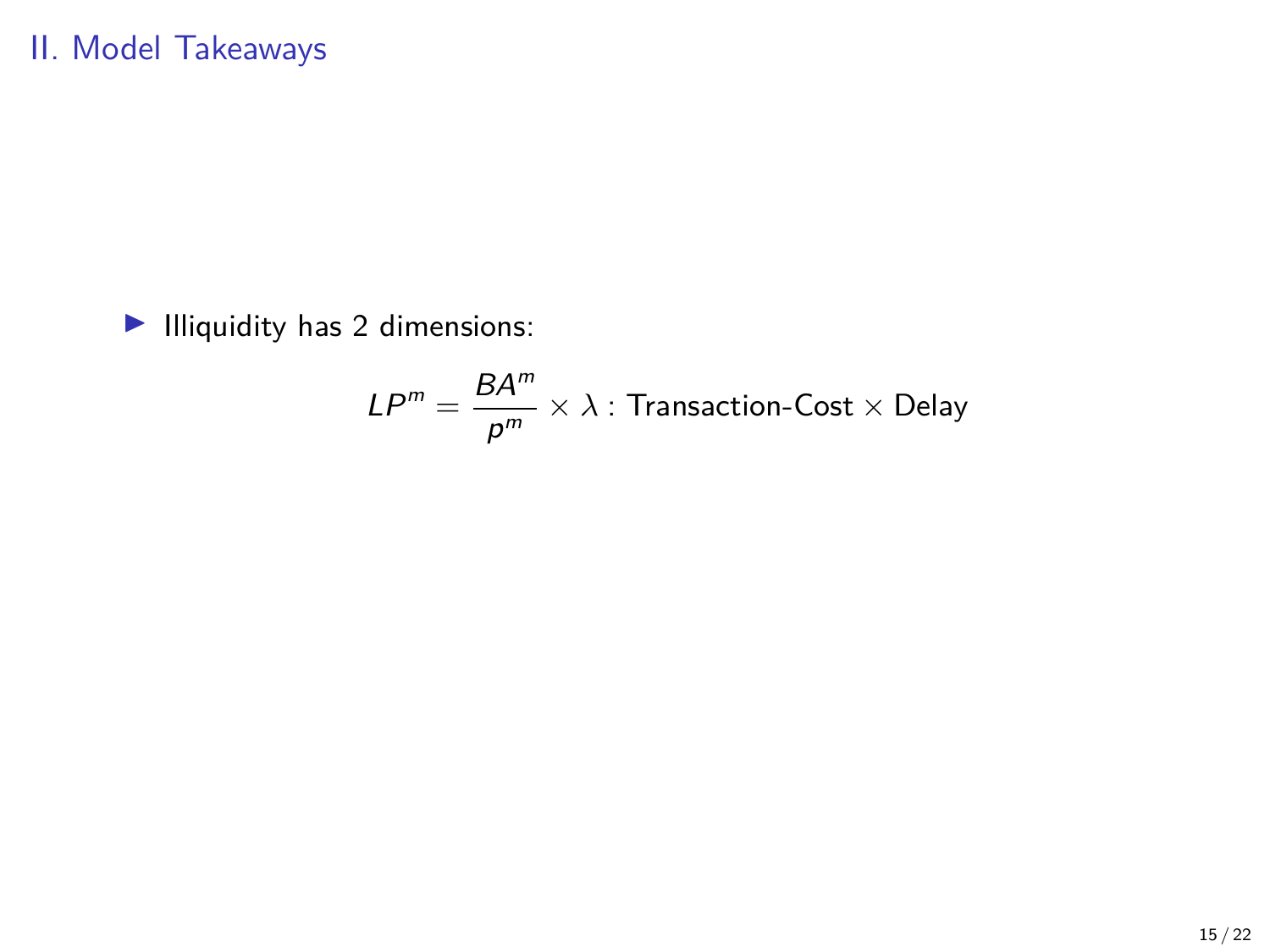$\blacktriangleright$  Illiquidity has 2 dimensions:

$$
LP^m = \frac{BA^m}{p^m} \times \lambda : \text{Transaction-Cost} \times \text{Delay}
$$

 $\blacktriangleright$  But trading delays are not directly observable in the realized transaction-level data...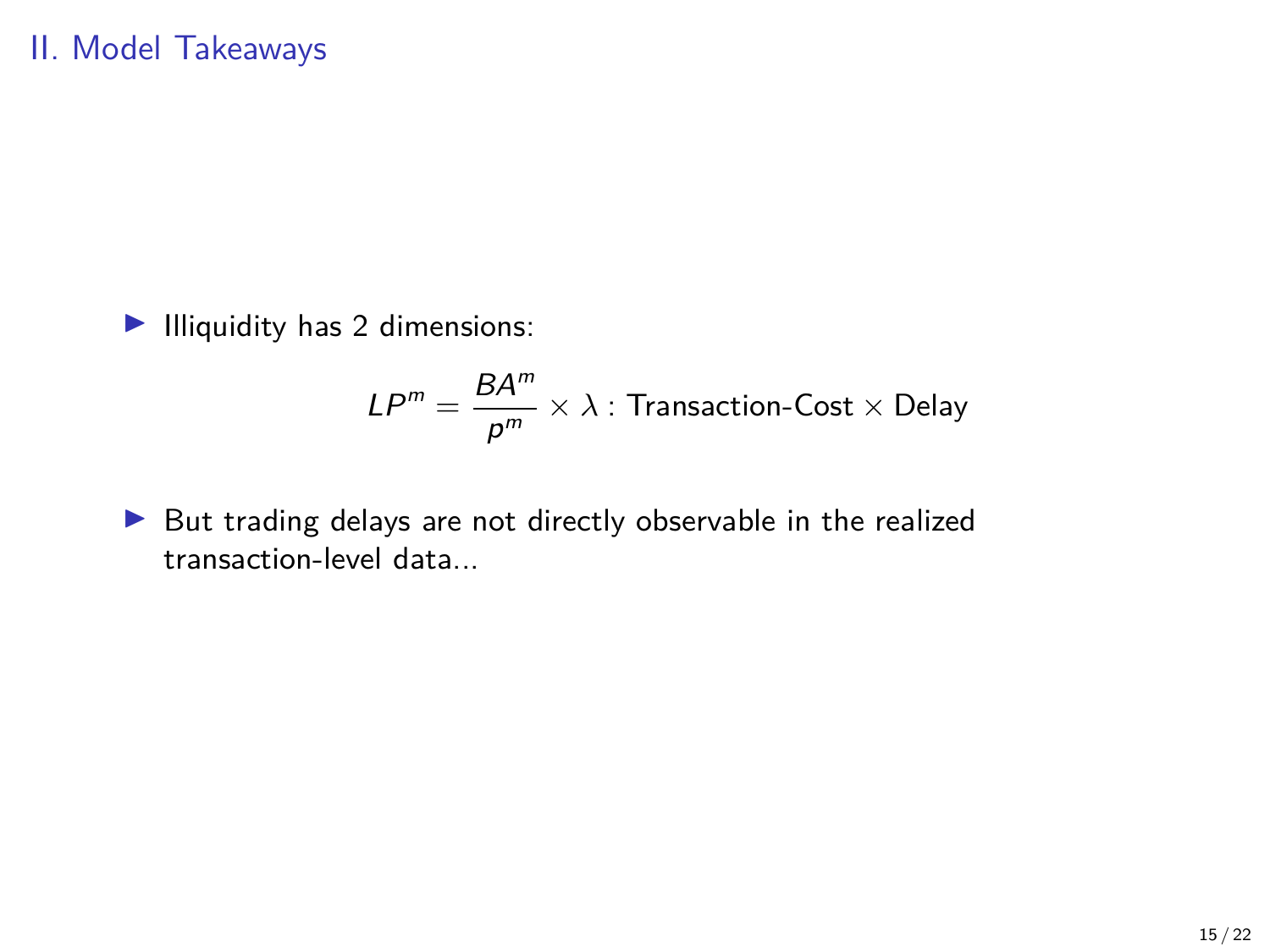II. Estimation of (Unobserved) Trading Delays

Estimate trading delay every month,  $\frac{1}{\alpha_t + \beta_t}$ , by targeting the moment of liquidity premium LP:

$$
\min_{\alpha_t,\beta_t}\sum_m\left[LP_t^m-\widehat{LP^m}_t\right]^2.
$$

 $LP_t^m$  is the liquidity premium of bond m at time t in the data.  $\widehat{L P^m}_t$  is the model-implied liquidity premium by substituting in the default  $\lambda^m_{Dt}$ , maturity  $\lambda^m_{Tt}$  and riskless yield  $r^m_t$  of bond  $m$  in month  $t$ .  $^1$ 

 $^1$ ldentification is achieved by the parameter restrictions using  $\frac{\beta}{\alpha+\beta}$  or  $\lambda$ .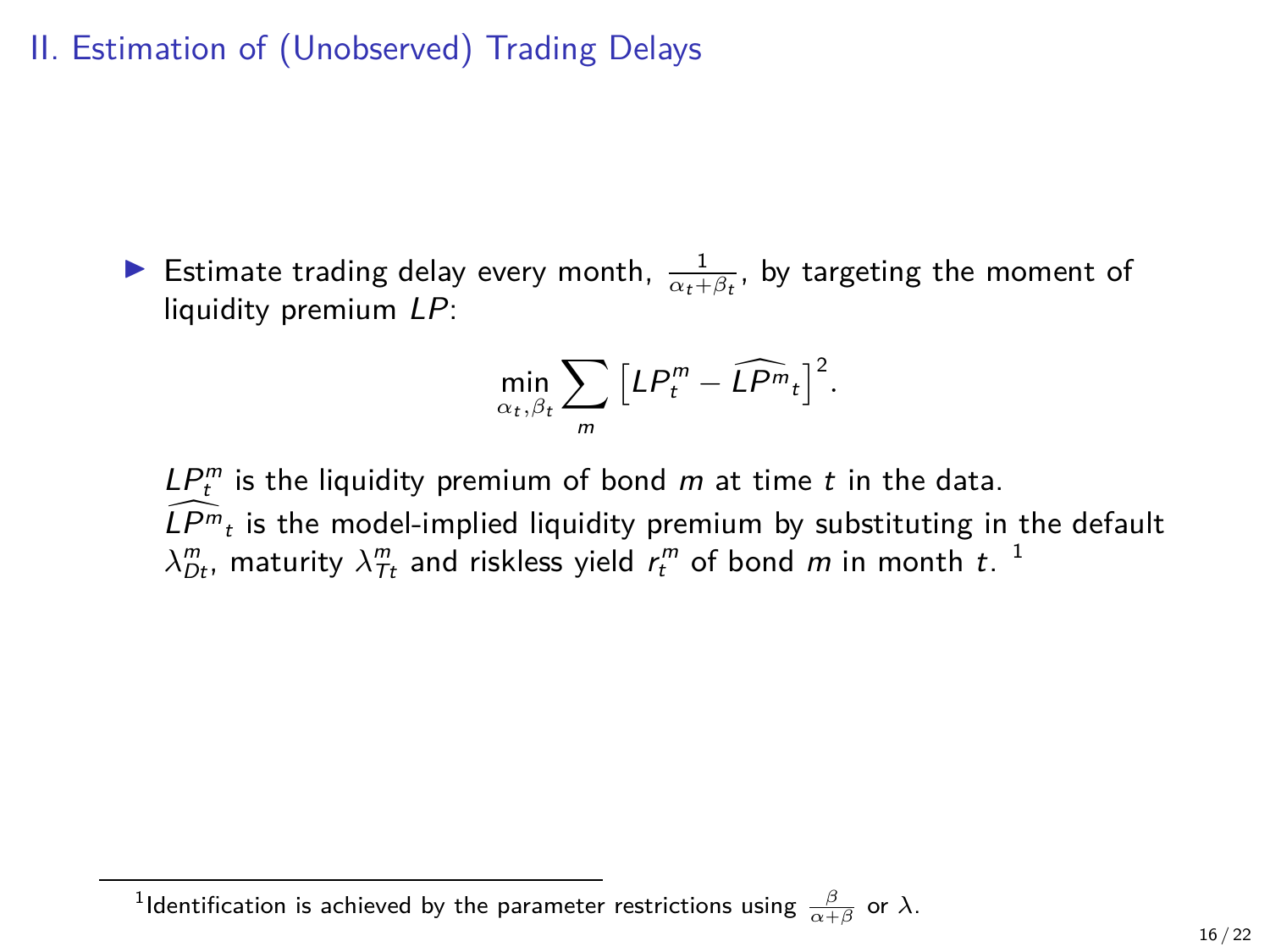### II. Model-Implied (Unobservable) Trading Delays

**Figure** Trading Delays



Notes: The shaded area is the 95% confidence interval of the estimated trading delays based on the asymptotic normality and the delta method.

▶ Goldman Sachs Global Investment Research: "trade that historically may have taken a day to get done now needs to [...] take a week or two to execute".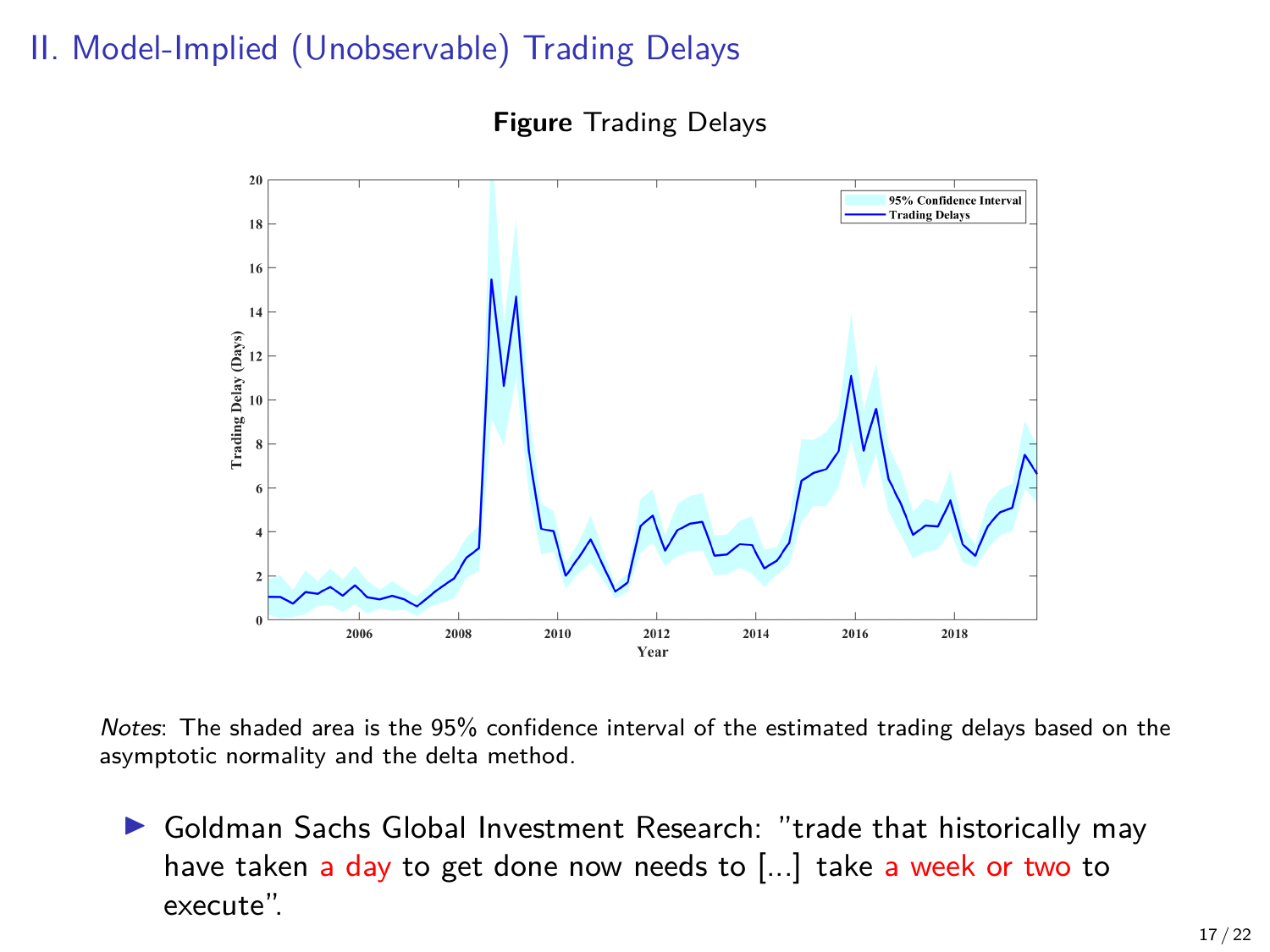#### III.Impact of Regulations: Basel II.5

- Introduced in June 2012. Incremental risk charge and SVaR account for default and migration risk for credit products.
- $\triangleright$  According to a BIS survey, Basel II.5 was seen to have the largest impact on bond liquidity (CGFS 2016).
- $\triangleright$  Use bond yield volatility to proxy migration risk and risk charges.



Liquidity premium (as a fraction of yield spread) of the bonds in the top and bottom of the credit migration risk distribution, proxied by the yield volatility each month. The vertical line is June 2012 (Basel II.5). 18/22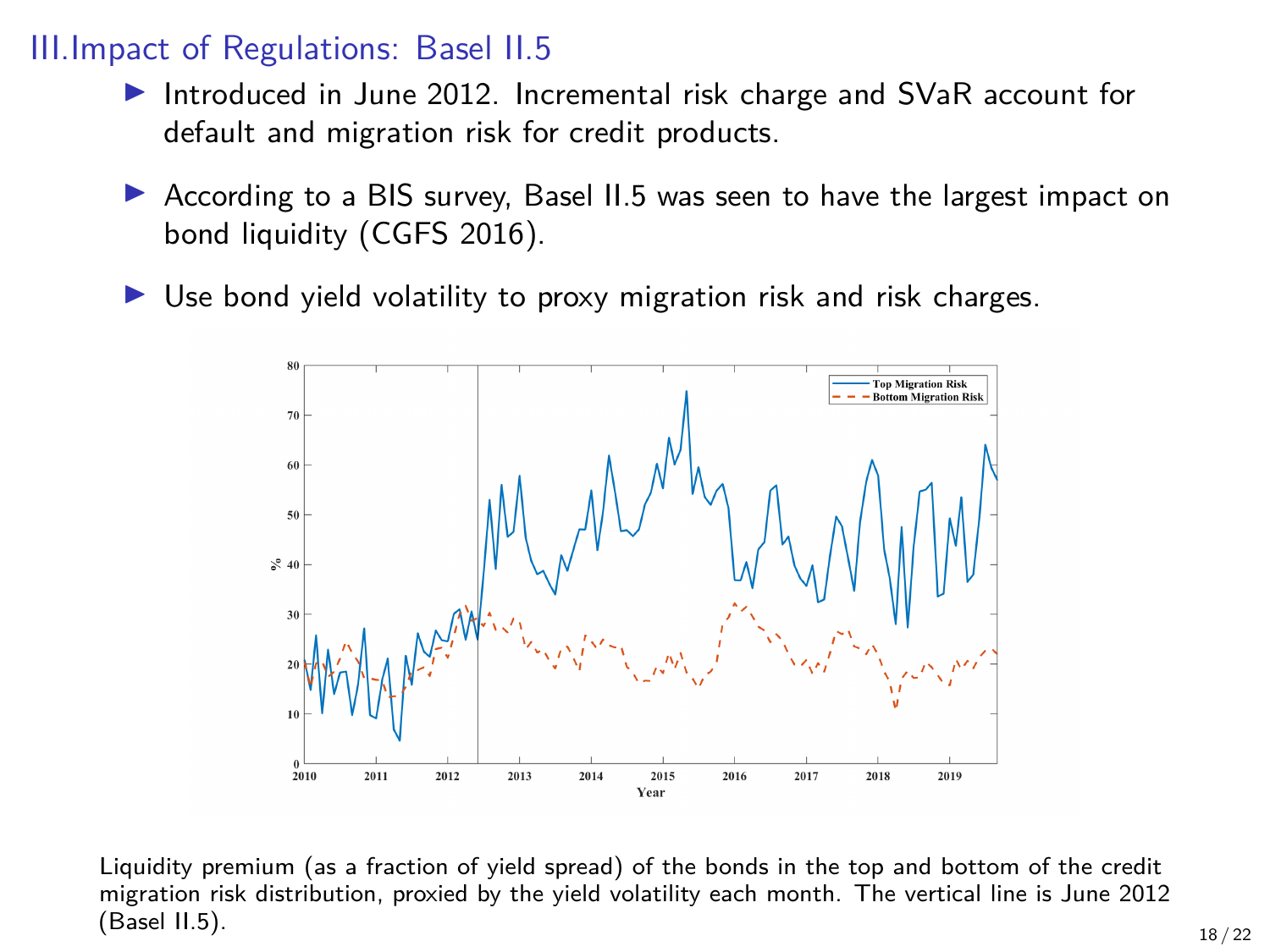#### III.Impact of Regulations: Basel II.5

 $\blacktriangleright$  Translate the impact into the unobserved trading delays:



**Figure** Basel II.5 and Trading Delays

Trading delays of the bonds in the top and bottom of the Basel II.5 risk charge each month, proxied by the corporate bond yield change volatility. The shaded area is the 95% confidence interval of the estimated trading delays. The vertical line is June 2012 (Basel II.5).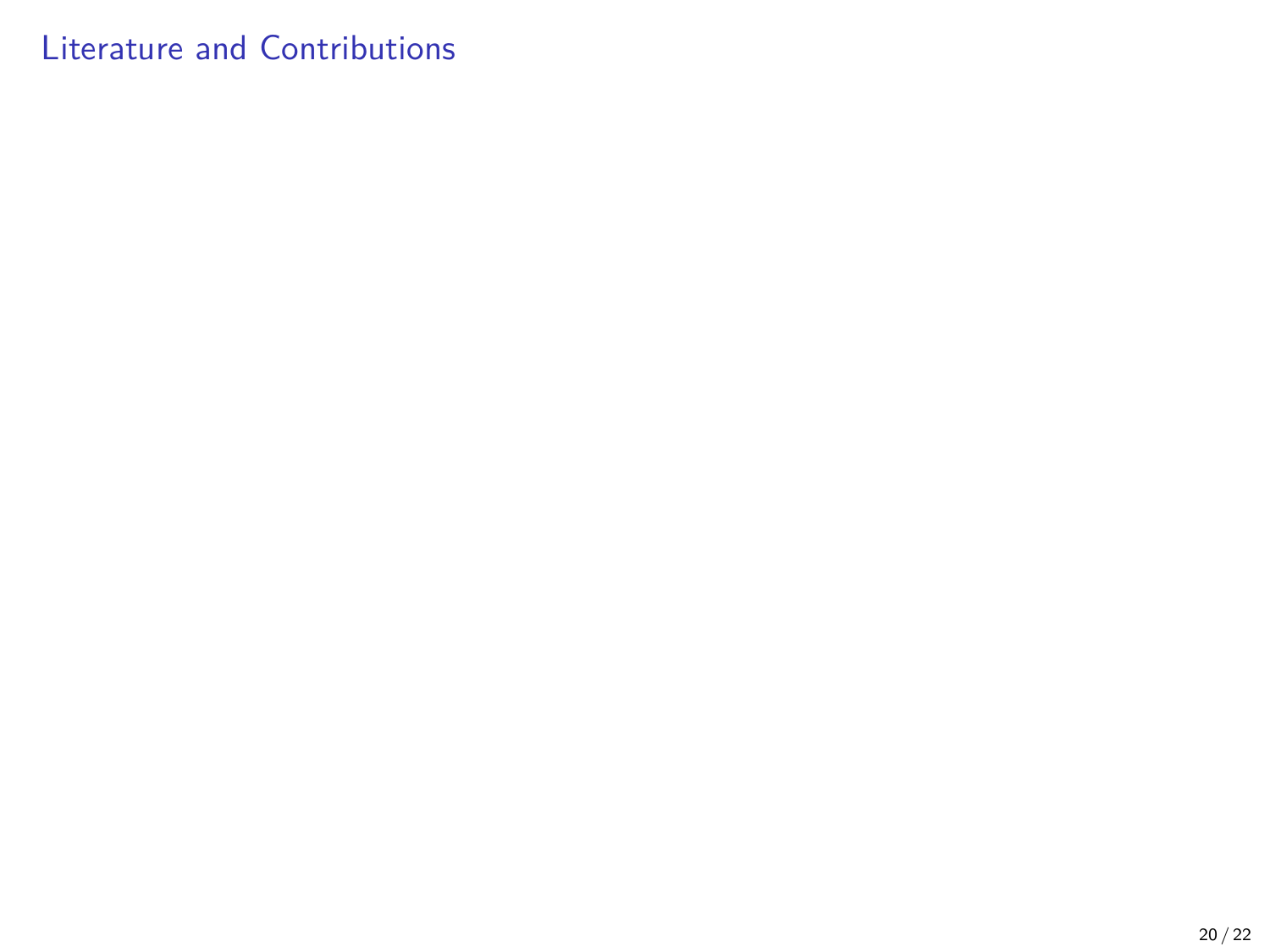- $\triangleright$  Corporate bond liquidity through *transaction costs*: (Bao, O'Hara and Zhou 2018, Dick-Nielsen and Rossi 2018; Trebbi and Xiao 2019, Anderson and Stulz 2017).
	- I show Basel  $II.5$  has a sizeable impact on the liquidity premium and the implied trading delays.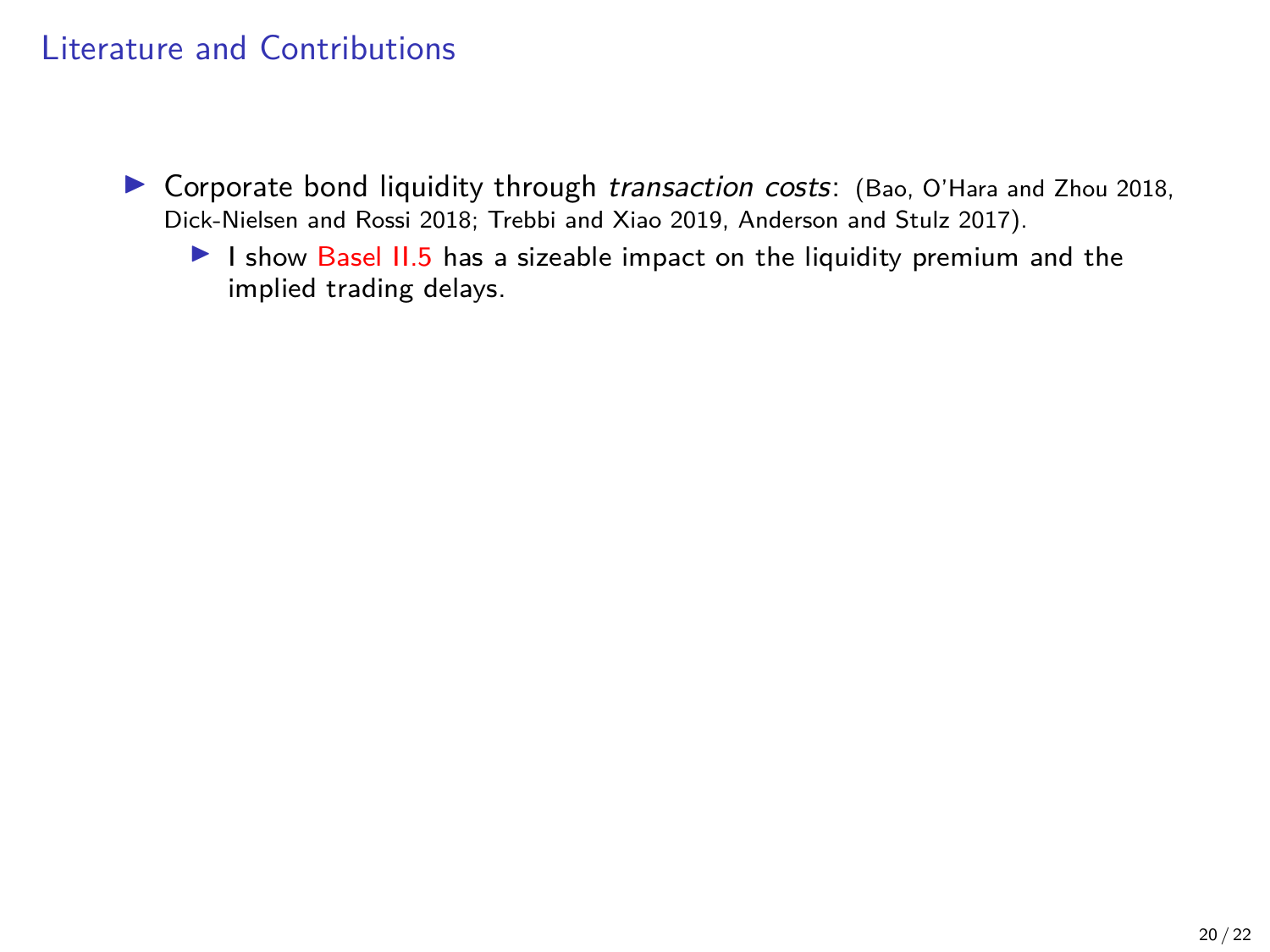- $\triangleright$  Corporate bond liquidity through *transaction costs*: (Bao, O'Hara and Zhou 2018, Dick-Nielsen and Rossi 2018; Trebbi and Xiao 2019, Anderson and Stulz 2017).
	- I show Basel  $II.5$  has a sizeable impact on the liquidity premium and the implied trading delays.
- ▶ Corporate bond liquidity through trading activities: (Goldstein and Hotchkiss 2020; Bessembinder, Jacobson, Maxwell and Venkataraman 2018).
	- I study the immediacy dimension of liquidity in the corporate bond market.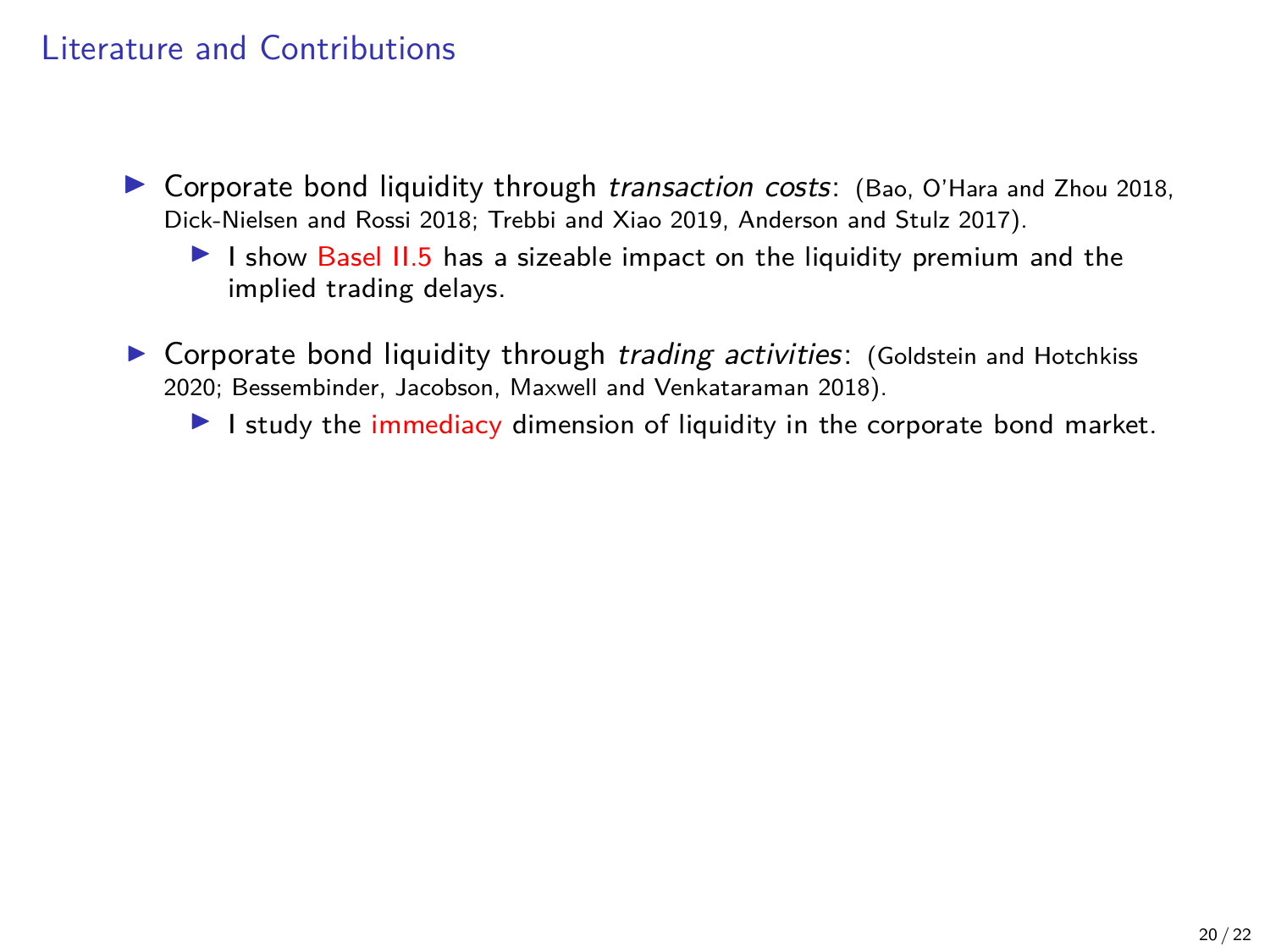- $\triangleright$  Corporate bond liquidity through *transaction costs*: (Bao, O'Hara and Zhou 2018, Dick-Nielsen and Rossi 2018; Trebbi and Xiao 2019, Anderson and Stulz 2017).
	- I show Basel  $II.5$  has a sizeable impact on the liquidity premium and the implied trading delays.
- ▶ Corporate bond liquidity through trading activities: (Goldstein and Hotchkiss 2020; Bessembinder, Jacobson, Maxwell and Venkataraman 2018).
	- I study the immediacy dimension of liquidity in the corporate bond market.
- $\blacktriangleright$  Large OTC search theory literature (Duffie, Garleanu, and Pedersen 2005), but few are able to identify the trading delays in the data.
	- I is propose to use the liquidity premium to estimate the *latent* trading delays.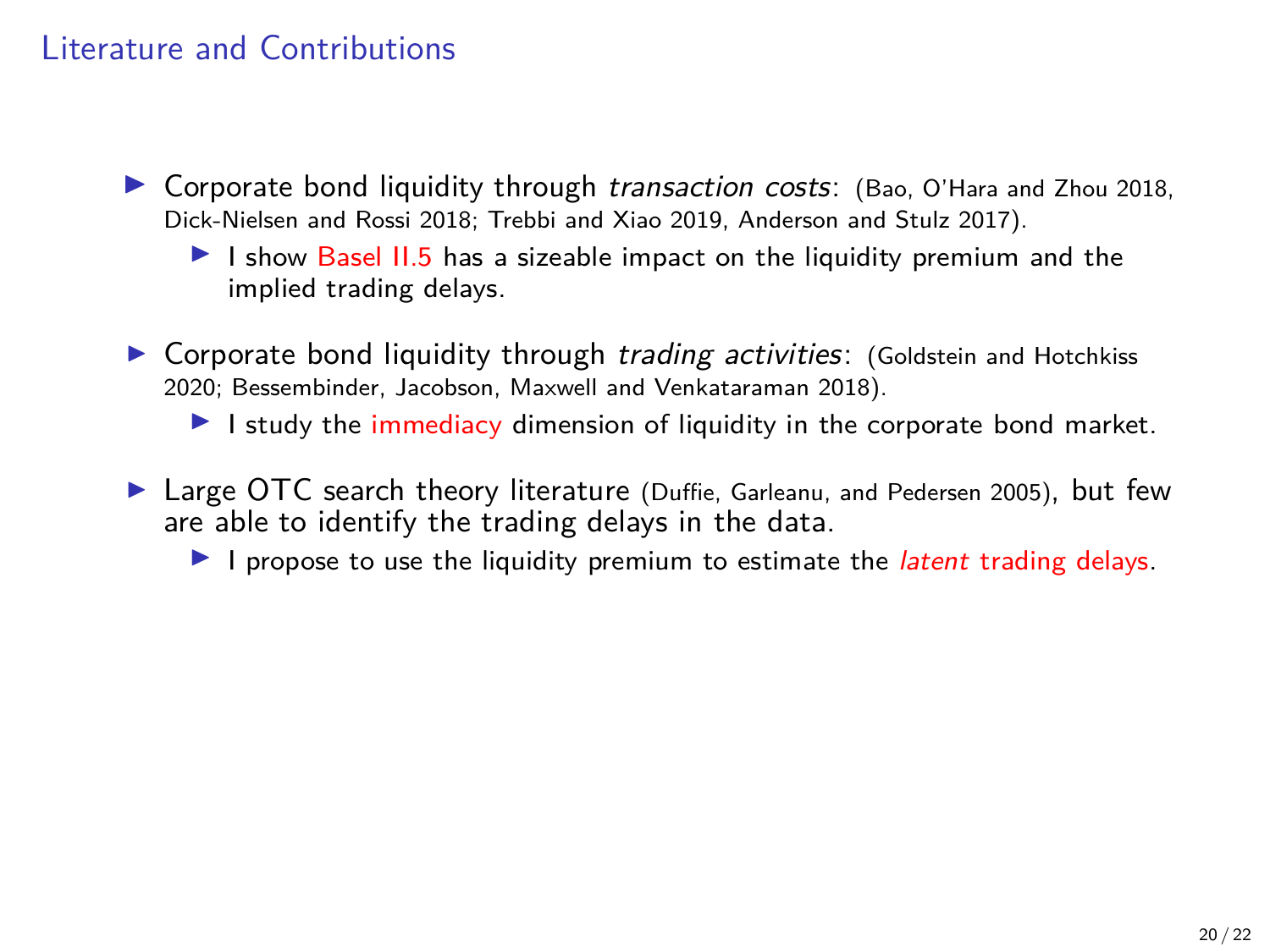- $\triangleright$  Corporate bond liquidity through *transaction costs*: (Bao, O'Hara and Zhou 2018, Dick-Nielsen and Rossi 2018; Trebbi and Xiao 2019, Anderson and Stulz 2017).
	- I show Basel  $II.5$  has a sizeable impact on the liquidity premium and the implied trading delays.
- ▶ Corporate bond liquidity through trading activities: (Goldstein and Hotchkiss 2020; Bessembinder, Jacobson, Maxwell and Venkataraman 2018).
	- I study the immediacy dimension of liquidity in the corporate bond market.
- $\blacktriangleright$  Large OTC search theory literature (Duffie, Garleanu, and Pedersen 2005), but few are able to identify the trading delays in the data.
	- I is propose to use the liquidity premium to estimate the *latent* trading delays.
- Investor demand and bond liquidity: Electronic Trading (O'Hara and Zhou 2021); ETF (Shim and Todorov 2021); Mutual Funds (Li and Yu 2021).
	- I focus on the dealer liquidity supply, and the rising trading delays and liquidity premium.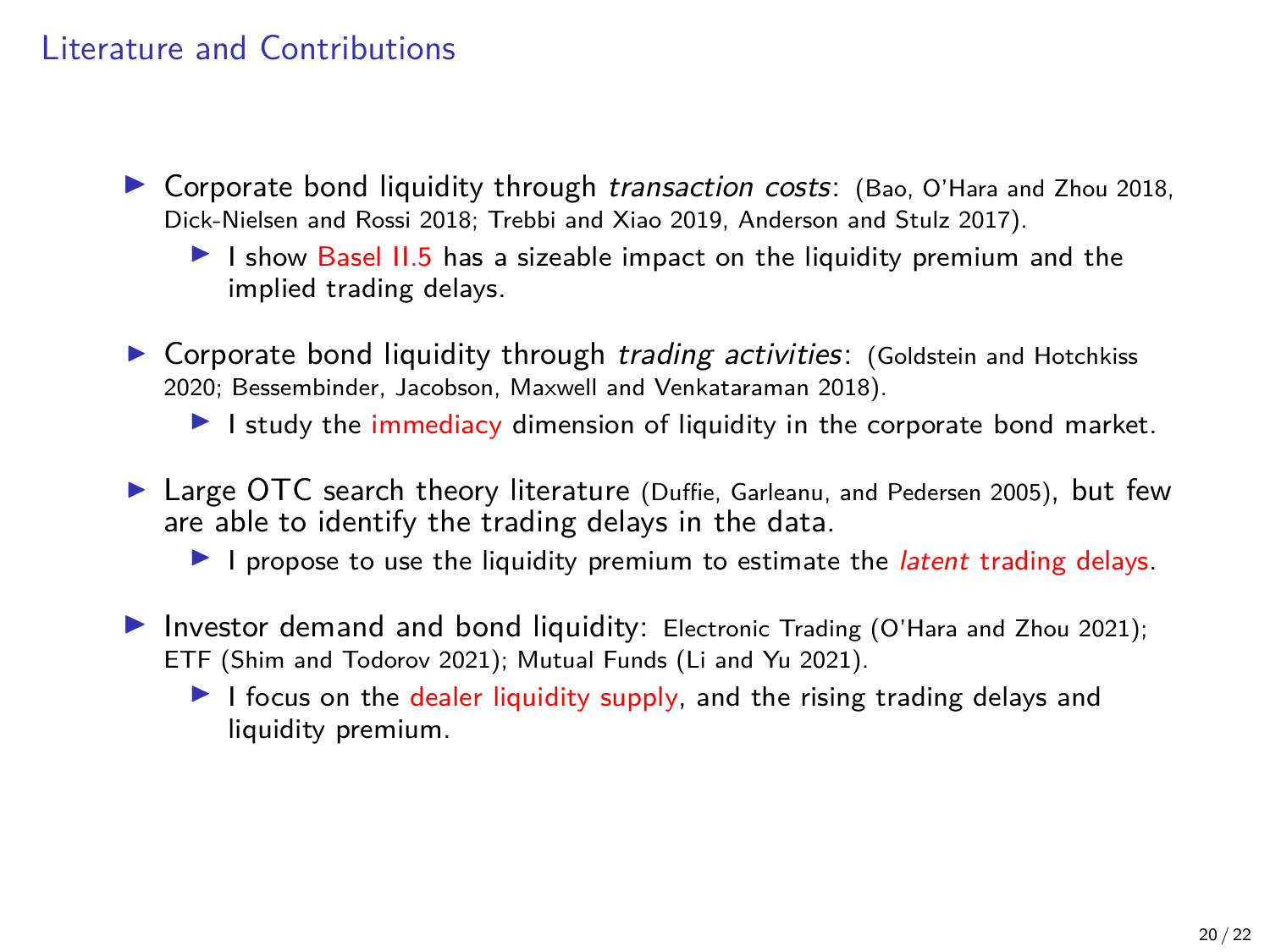#### **Conclusions**

Dick-Nielsen and Rossi (2018): "Discouraging air travel might well lower the actual realized cost of transportation (taking the bus is cheaper)  $\left[\ldots\right]$  Traveling from Los Angeles to New York in 3 days by bus is not the same as completing the trip in 5 hours by plane."

- $\blacktriangleright$  Reconcile the puzzle of low bid-ask spread vs. lack of liquidity; Propose alternative liquidity measures: liquidity premium (trading delays).
- ▶ Build an OTC model that bridges the unobservable trading delays, and the easily-measurable liquidity premium.
- $\triangleright$  Use liquidity premium and trading delays to understand the impact of regulations on market liquidity.